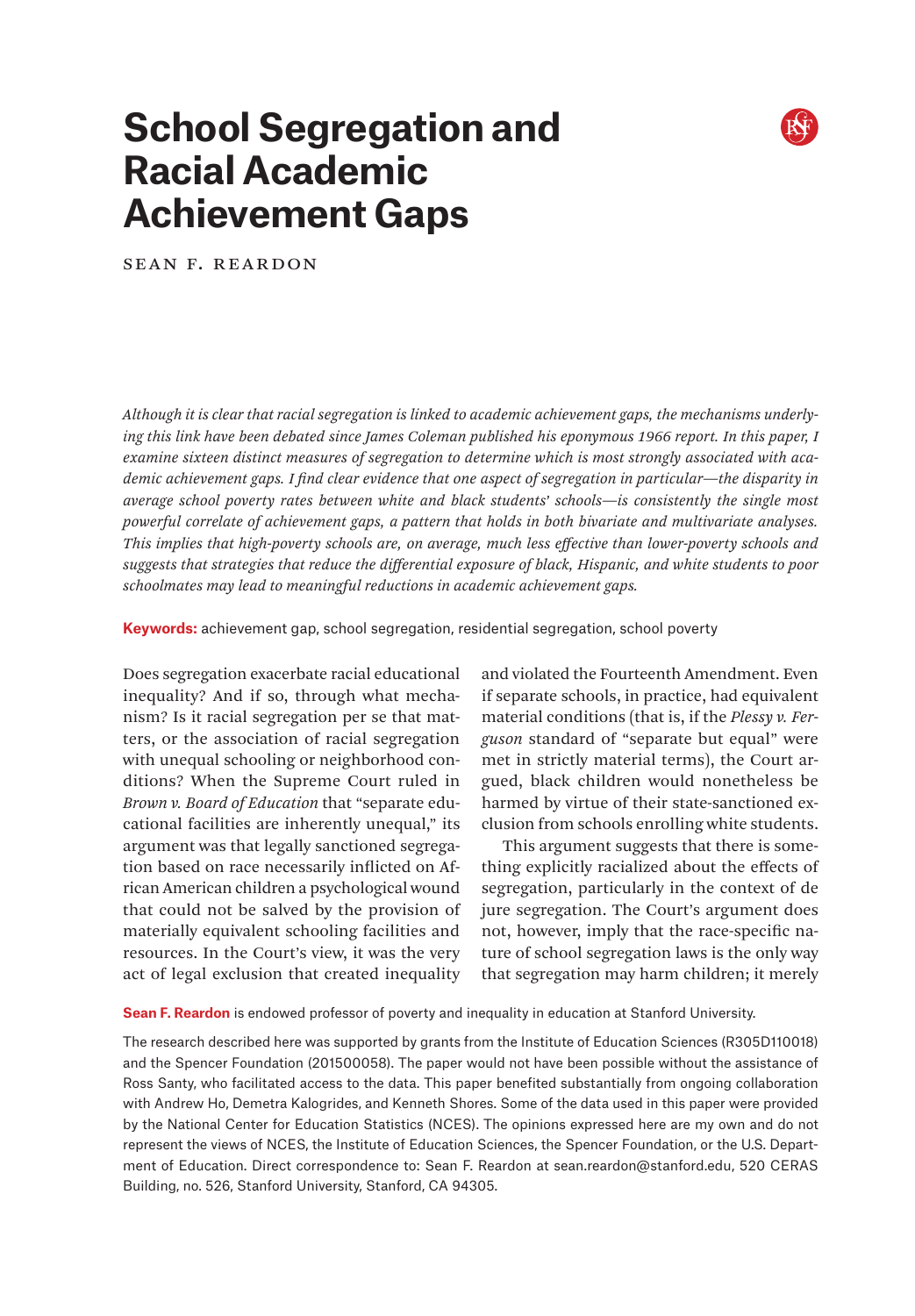suggests that there would be harm even if the material conditions of racially segregated schools were equalized.

Twelve years after the *Brown* decision, when Coleman wrote his *Equality of Educational Opportunity* report, he was concerned less with the psychological harms of de jure segregation and more with the material inequalities that existed (or were presumed to exist) in both de jure and de facto segregated school systems of the 1960s. By 1966, *Brown* had yet to substantially reduce segregation in the South, and one aim of the Coleman Report was to investigate the extent to which black and white students attended schools of different quality and the relationship between measures of material school quality and academic achievement.

Coleman reported several facts about school segregation in the United States. First, unsurprisingly, racial segregation was very high. Two-thirds of black students attended schools that were 90 to 100 percent black; 80 percent of white students attended schools that were 90 to 100 percent white. More importantly, he found that the academic achievement of both white and black students was higher in predominantly white schools than in predominantly minority schools. In addition, black students who had spent more time in desegregated schools had modestly higher average scores than others, a pattern that held when controlling for individual student socioeconomic background (Coleman et al. 1966, 331–32). Little of the association of test scores with school racial composition could be explained, however, with the set of school quality measures available to him. Instead, Coleman wrote, "the higher achievement of all racial and ethnic groups in schools with greater proportions of white students is largely, perhaps wholly, related to effects associated with the student body's educational background and aspirations" (307). In other words, the negative association of segregation with academic achievement disparities appears to have been largely driven by the differences in the socioeconomic composition of the schools where black and white students were enrolled.

Geoffrey Borman and Maritza Dowling (2010), in their reanalysis of Coleman's data, likewise find that both the racial and socioeconomic composition of schools are strongly related to student outcomes (as have numerous other studies). These findings, although correlational rather than causal in nature, suggest that any effects of racial segregation on achievement patterns are at least partly driven by factors associated with school socioeconomic composition rather than by racial composition per se. These factors might include material resources, instructional focus and quality, parental social and economic capital, social norms, and peer effects. The Coleman data (and other subsequent studies) have not, however, convincingly identified if and how such mechanisms link school segregation to unequal outcomes.

In this paper, I use new data based on over 100 million test score records from all grade 3 through 8 students in public schools from 2009 to 2012 in over 300 metropolitan areas to further investigate the association between racial segregation and racial academic achievement gaps. In particular, I assess whether it is differences in the racial or socioeconomic composition of schools that drives the persistent association between segregation and achievement inequality. A better understanding of the mechanisms driving the effects of segregation may be useful in counteracting those effects.

This paper proceeds in four parts. I first describe four related but conceptually distinct dimensions of segregation, each of which might affect academic achievement gaps. These four dimensions yield sixteen different measures of segregation, each of which I use in this analysis. I next describe the data and measures used in the paper. These are measures of academic achievement gaps and segregation patterns in roughly 320 metropolitan areas in the United States. The third section of the paper describes the analyses and results. Here I demonstrate that all sixteen measures of segregation are correlated with racial achievement gaps, but that one in particular—the disparity in average school poverty rates between white and black students' schools—is consistently the strongest correlate of achievement gaps, a pattern that holds in both bivariate and multivariate analyses. In the final section of the paper, I discuss the implications of these findings.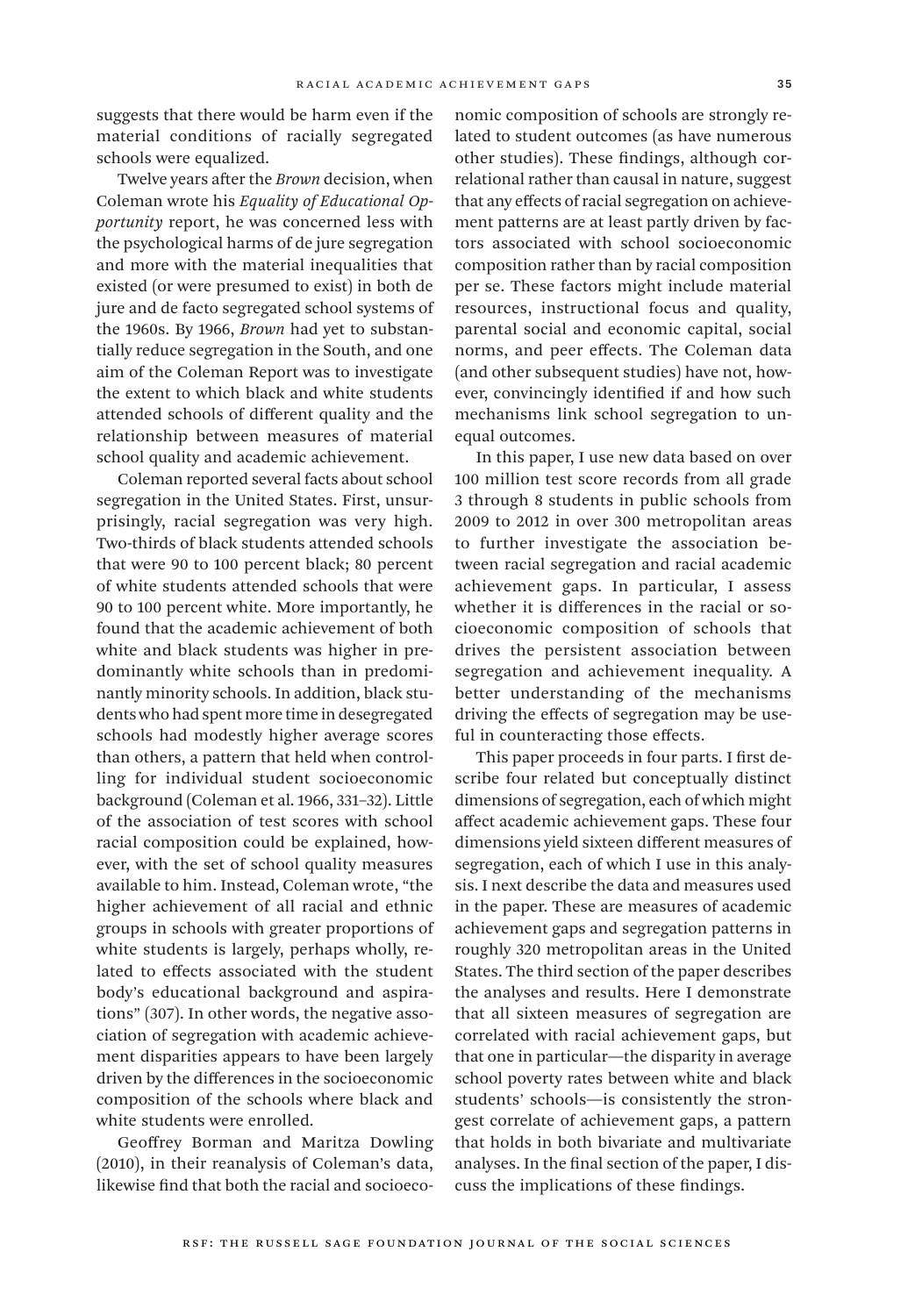|                                    |                    | <b>School Segregation</b> | Residential Segregation |                      |  |  |
|------------------------------------|--------------------|---------------------------|-------------------------|----------------------|--|--|
|                                    | Between-<br>School | Between-<br>District      | Between-<br>Tract       | Between-<br>District |  |  |
| <b>Black students' exposure to</b> |                    |                           |                         |                      |  |  |
| Black neighbors or schoolmates     | X                  | X                         | X                       | x                    |  |  |
| Poor neighbors or schoolmates      | x                  | X                         | x                       | x                    |  |  |
| Difference between black and white |                    |                           |                         |                      |  |  |
| students' exposure to              |                    |                           |                         |                      |  |  |
| Black neighbors or schoolmates     | x                  | X                         | x                       | x                    |  |  |
| Poor neighbors or schoolmates      | X                  | X                         | x                       | x                    |  |  |

**Table 1.** Dimensions of Metropolitan Area Segregation

*Source:* Author.

# Dimensions of Segregation

One of the challenges in understanding the potential effect of segregation on academic achievement patterns is that there are many different aspects of segregation, each of which might affect achievement through a different set of mechanisms. In this paper, I consider four dimensions of segregation. First is the distinction between *residential and school segregation* (which I call here the *context* dimension). Second, is the distinction between *between-district and between-school or betweenneighborhood segregation* (the *scale* dimension). Third is the distinction between *absolute and relative segregation* (the *exposure/unevenness* dimension). And fourth is the distinction between *racial and socioeconomic composition* as the key population characteristics through which segregation affects students (the *composition* dimension). In this section, I discuss these different dimensions in some detail.

Table 1 illustrates that the intersection of these four dimensions give rise to sixteen possible features of segregation that may affect students. The columns of table 1 distinguish the context (school or residential) and scale (between-school or between-district) dimensions; the rows distinguish the exposure/evenness (exposure or differences in exposure) and composition (racial or socioeconomic composition) dimensions. It is worth noting that Coleman and his colleagues (1966) focused on the segregation dimensions represented in the far upper left of the table—measures of student exposure to black and poor schoolmates.

The Coleman Report did not attend to residential segregation, to the distinction between between-school and between-district segregation, or to measures of unevenness.

# The Context Dimension: Residential and **School Segregation**

Both residential and school segregation might independently affect students. If, in segregated school systems, schools' racial composition and quality are correlated, then school segregation will lead to racial achievement gaps. Certainly there is considerable evidence indicating that white, black, and Hispanic students' schools often differ in important ways (Hanushek and Rivkin 2007; Johnson 2011; Kozol 1991; Lankford, Loeb, and Wycoff 2002). Owing to residential segregation—by which I mean the patterns of where children live, as opposed to which school they attend—white and black or Hispanic children live in different neighborhoods. Because neighborhood conditions appear to affect children's cognitive development and long-term educational outcomes (Burdick-Will et al. 2011; Chetty, Hendren, and Katz 2016; Sampson, Sharkey, and Raudenbush 2008; Sharkey 2010; Wodtke, Harding, and Elwert 2011), residential segregation may lead to achievement gaps and other forms of educational disparities if it causes children of different races to live in systematically higher- and lower-quality neighborhoods.

Because school and residential segregation are linked (many children attend schools near their homes) and because school and neigh-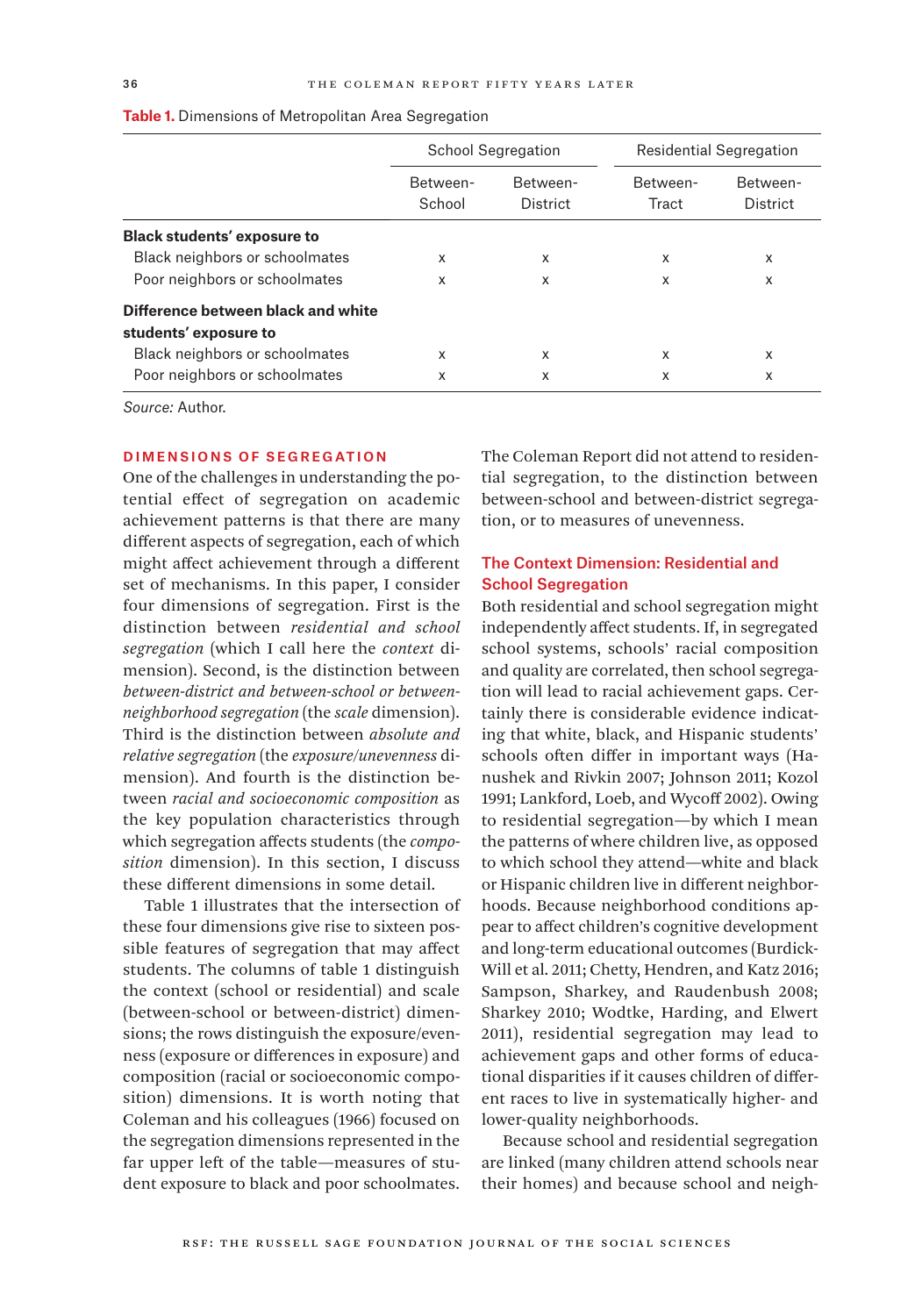borhood quality are linked (schools in communities with abundant resources can draw on those resources in ways that schools in poor communities cannot), it is not clear whether school or residential segregation patterns are most important in shaping achievement gaps. If school quality is the key factor shaping schooling outcomes, then residential segregation may matter only to the extent that it leads to school segregation. On the other hand, if neighborhood conditions in early childhood lead to hard-to-change patterns of inequality in school readiness, then school segregation may matter little, net of residential segregation. Or it may be that both neighborhood and school segregation contribute independently to academic achievement gaps.

# The Scale Dimension: Distinguishing Between-School and Between-Neighborhood Segregation from Between-District **Segregation**

The overall residential or school segregation of a population (a metropolitan area, for example) can be thought of as the sum of two distinct organizational and geographic components: between- and within-district segregation. Most metropolitan areas contain multiple school districts (sometimes only a few, but often dozens or more). In the average metropolitan area, roughly two-thirds of betweenschool racial segregation is due to differences in the racial composition of school districts (Reardon, Yun, and Eitle 2000; Stroub and Richards 2013); the same is true of residential segregation (Bischoff 2008). There is considerable variation, however, in the proportions of both school segregation and residential segregation that lie between districts.

It is not clear how the scale of segregation is related to patterns of educational outcomes. Consider two metropolitan areas with the same level of total between-school segregation; suppose that in one all of the segregation is due to between-district segregation (within each district, all schools have equal racial composition), while in the other all of the segregation is due to within-district segregation (all districts have an equal racial composition but are internally segregated). Depending on the processes that link segregation to students' opportunities to learn, we might expect one or the other to have larger achievement gaps.

Between-district segregation may be particularly consequential for achievement gaps because there are often substantial differences in school and community resources among school districts. If racial between-district segregation is linked to disparities in either the quality of school districts or the availability of other municipal or community resources that benefit children, then between-district segregation may lead to large achievement gaps. And if school resources and learning opportunities are relatively evenly distributed within school districts (for example, if a district provides equal funding for all schools and randomly assigns teachers to schools, and if municipalities randomly assign spaces in highquality publicly funded preschools regardless of where in the city a child lives), then withindistrict segregation patterns might matter less.

On the other hand, if the effects of segregation are largely driven by processes at the school level—for example, if schools' ability to attract and retain the most skilled teachers is largely driven by their racial and socioeconomic composition, regardless of their district characteristics—then total segregation may be more important in driving achievement patterns than between-district segregation. More generally, if resources are allocated unevenly among schools and neighborhoods in ways that are correlated with racial composition, and if these allocation processes operate within districts as strongly as they do between districts, then the organizational scale of segregation will be less important than total segregation.

#### Exposure and Unevenness

Segregation is generally measured in one of two ways. First are exposure measures (sometimes called isolation measures), which describe the average racial or socioeconomic composition of the schools or neighborhoods of children of a given race. For example, the average proportion of students in a black student's school (or neighborhood) who are black is a measure of the racial isolation of black children. The average proportion of poor children in the black students' schools or neigh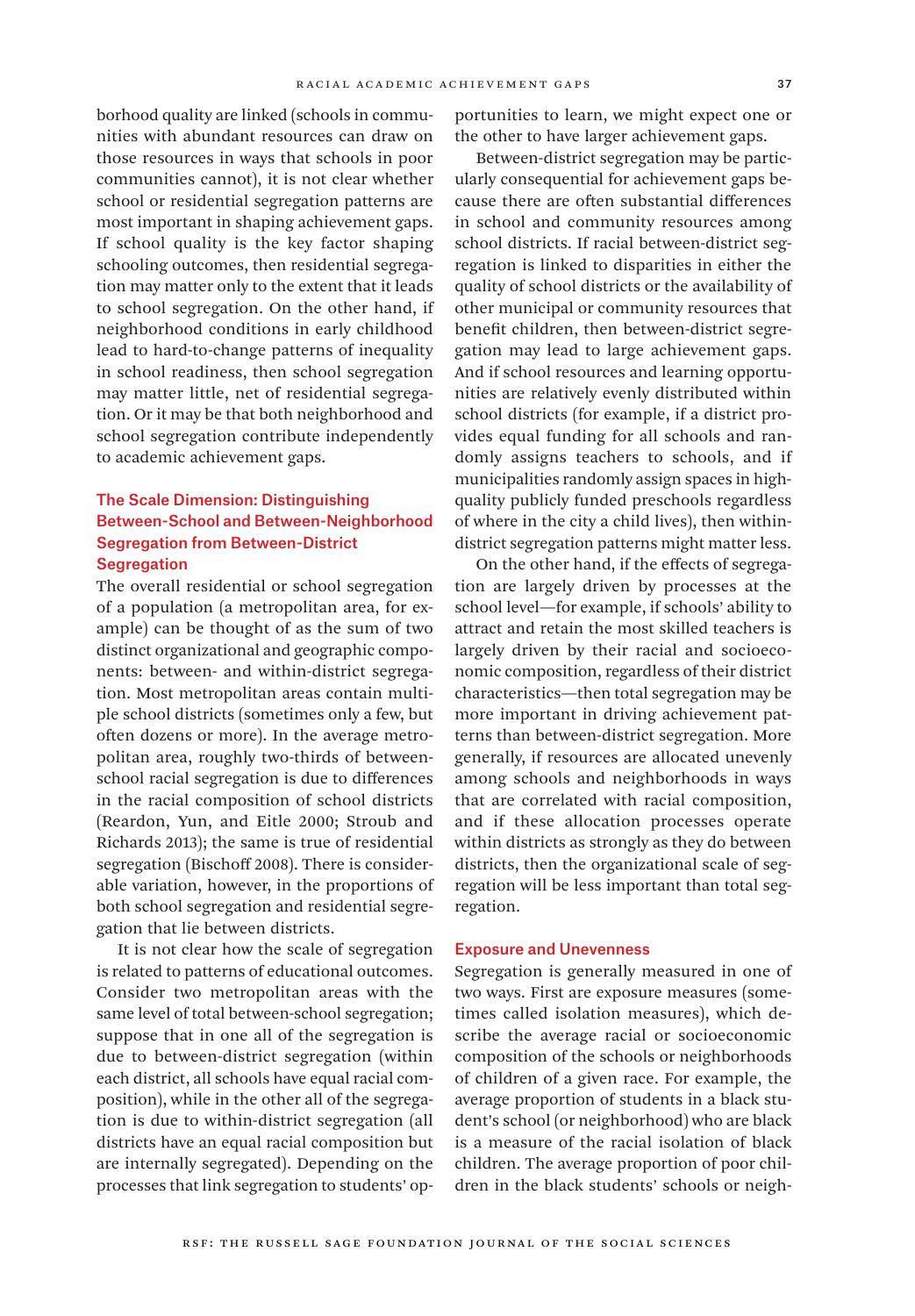borhoods is likewise an exposure measure. Second are evenness (or unevenness) measures, which describe the *difference* in the average racial or socioeconomic composition of schools or neighborhoods between children of different races. That is, exposure measures describe the average contexts of children of a given race, and unevenness measures describe the difference in average contexts between two racial groups: unevenness measures can be thought of as simply differences in exposure measures. For example, if the average black student enrolls in a school where 60 percent of the students are poor, black exposure to poverty will be 0.60—a very high exposure to poverty. But if the average white student in the same school district is also enrolled in a school where 60 percent of students are poor, the unevenness in exposure to poverty will be zero.

If the racial or socioeconomic composition of schools or neighborhoods affects students of all races equally, then unevenness measures of segregation should be more strongly associated with achievement gaps than black or Hispanic exposure measures. But if attending a high-poverty school or living in a high-poverty neighborhood is harmful for black and Hispanic students but not for white students (perhaps because white students have access to other resources that buffer them against any negative effects of high-poverty contexts), then the exposure of black students to poor schoolmates and neighbors may be more strongly associated with achievement gaps than the blackwhite difference in such exposure. In other words, if school composition (and the factors associated with it) affects white and black students equally, then the composition of black students' schools (exposure) will be associated with achievement gaps only to the extent that black and white students' schools differ, on average, in composition.

#### The Composition Dimension: Racial and Socioeconomic Contexts

As noted earlier, both the Coleman Report and other studies find that both the racial and socioeconomic composition of schools are strongly related to student outcomes. The distinction between segregation processes that operate through racial composition per se and

those that operate through other processes that are correlated with racial composition is important, though difficult to disentangle. Given the correlation between race and socioeconomic status, children in predominantly black or Hispanic schools and neighborhoods are typically exposed to much higher poverty levels than those in predominantly white schools. Indeed, the black-white and Hispanicwhite difference in exposure to poverty is generally much greater than would be predicted based on racial differences in family income alone: even middle-class black and Hispanic children live in neighborhoods and attend schools with higher poverty rates than most poor white children (Reardon, Fox, and Townsend 2015; Saporito and Sohoni 2007). As a result, schools with high proportions of black students tend also to be schools with high proportions of poor students. Nonetheless, the correlation is not perfect, and it would be useful to know whether it is exposure to minority students or exposure to poverty that is more strongly predictive of achievement gaps.

#### **ANALYTIC STRATEGY**

This discussion suggests that many or all of the sixteen types of segregation defined in table 1 may be related to achievement patterns. The goal of this paper is to investigate which of these dimensions are most strongly predictive of racial achievement gaps. My strategy will be to measure achievement gaps and each of the sixteen types of segregation in metropolitan areas of the United States and then to assess the correlation of each measure with achievement gaps, both with and without a set of control variables. This analysis cannot determine the *effect* of any specific dimension of segregation (nor their aggregate effect). It does, nonetheless, provide detailed descriptive information about the relative strength of association between segregation measures and achievement gaps and so is useful for guiding future analyses and providing a set of stylized facts that a model of segregation's effects should be able to explain.

The one study I am aware of that is similar to this is David Card and Jesse Rothstein's (2007) study of the relationship between achievement gaps on the SAT and patterns of residential and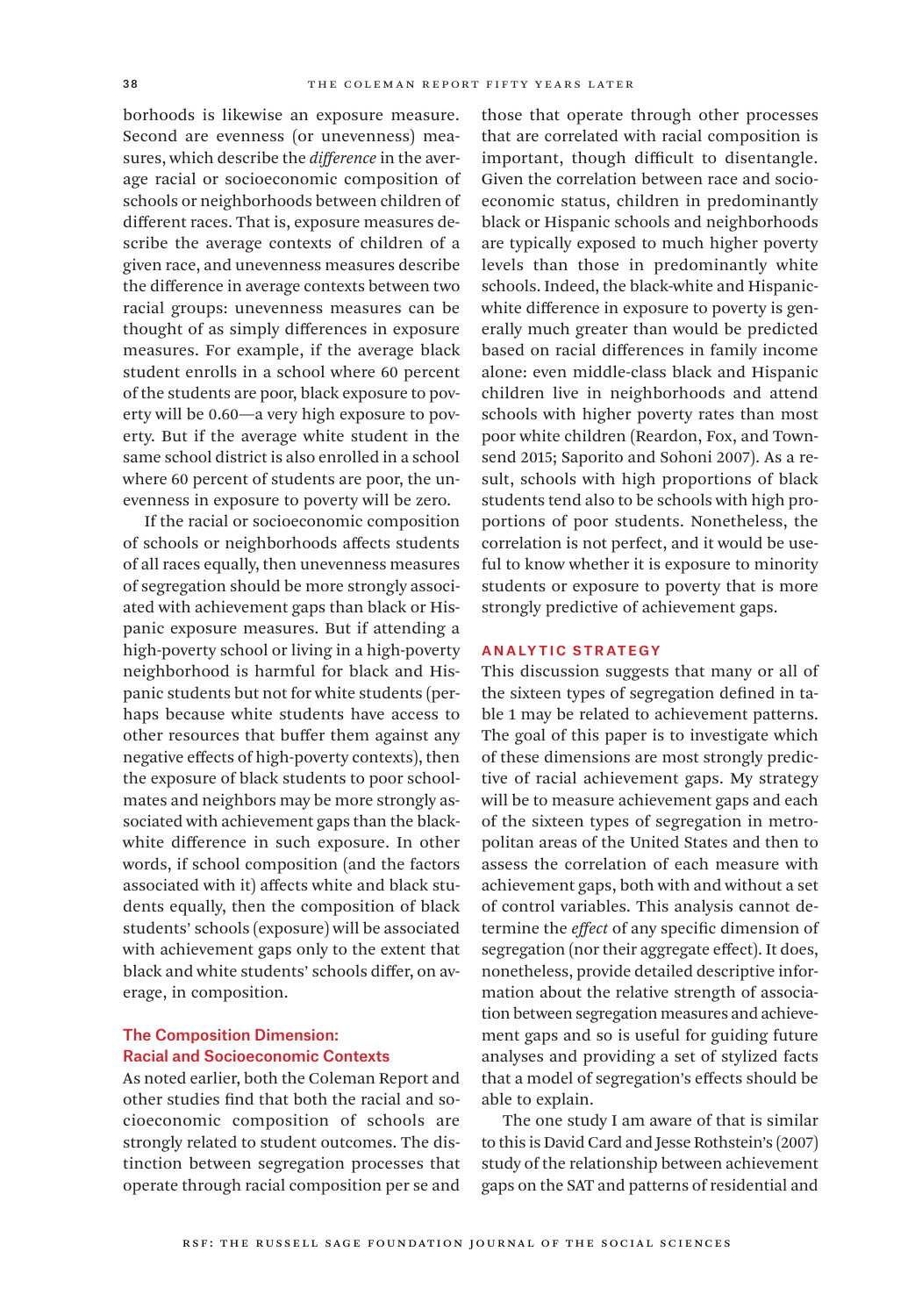school segregation. That study finds that residential segregation is at least as strong a predictor of racial achievement gaps as school segregation, or even stronger. Moreover, the analyses suggest that the association between residential segregation and achievement gaps is driven largely by black-white differences in neighborhood income levels: in metropolitan areas where black children live in much poorer neighborhoods than white children, achievement gaps tend to be larger. The Card and Rothstein (2007) study is quite valuable but has several shortcomings relative to my purpose here. First, it relies on SAT tests, which are not taken by all students. Although Card and Rothstein use a selection model to adjust for differences in SAT-taking rates, this relies on a set of assumptions that cannot be verified and so may be subject to bias. Second, the Card and Rothstein analysis does not examine all the dimensions of segregation that I do here. In particular, they do not consider between-district segregation or exposure measures of segregation. And third, I examine both black-white and Hispanic-white segregation and achievement gap patterns; their analysis is restricted to black-white achievement gaps.

## DATA

#### Achievement Gap Data

I use students' state accountability test scores in grades 3 through 8 in the years 2009 to 2012 in every public school district in the United States. These data were provided by the National Center for Education Statistics under a restricted data use license. The data include, for each public school district in the United States, counts of students scoring at each of several academic proficiency levels (often labeled something like "Below Basic," "Basic," "Proficient," and "Advanced"). These counts are disaggregated by race (here I use counts of non-Hispanic white, non-Hispanic black, and Hispanic students), grade (grades 3 to 8), test subject (math and English language arts), and year (school years 2008–2009 through 2011– 2012). I combine the proficiency counts in charter schools with those of the public school district in which they are formally chartered or, if not chartered by a district, in the district in

which they are physically located. Thus, a "school district" includes students in all local charter schools as well as in traditional public schools.

There are 384 metropolitan areas and roughly 12,200 school districts serving grades 3 to 8 in the United States. To construct metropolitan area achievement gaps, I aggregate data from all public school districts (including their charter schools) within a given metropolitan area, so long as the metropolitan area falls entirely within a single state. Because districts in different states use different achievement tests, proficiency categories in different states are not comparable, so I cannot construct aggregated data for the 45 (of 384) metropolitan areas that cross state boundaries. The 339 metropolitan areas that do not cross state boundaries include 81 percent of black and 92 percent of Hispanic public school students in grades 3 to 8 in metropolitan areas (and 69 percent and 79 percent of black and Hispanic students in the United States).

The data span six grades, two subjects, and four years, making a total of 16,272 possible metropolitan area–grade–subject–year combinations (in the 339 metropolitan areas). Several states do not have sufficient data to compute achievement gaps in some years. (Nebraska and Wyoming are both missing one or more years of data.) In addition, some metropolitan areas have too few minority students to reliably estimate achievement gaps: I exclude cells with fewer than 20 white or 20 black/Hispanic students. After excluding cells with too few students, I am able to estimate white-black and white-Hispanic achievement gaps in at least one grade-year-subject for all but a few metropolitan areas. In total, the sample includes roughly 14,200 white-black and white-Hispanic metropolitan area achievement gaps, an average of roughly 42 gaps per area.

I estimate achievement gaps in each metropolitan area using the methods described by Andrew Ho and myself (Ho and Reardon 2012; Reardon and Ho 2015). The achievement gaps are measured using the *V*-statistic, which measures the difference between two distributions in pooled standard deviation units. The advantage of *V* is that it relies only on the ordered nature of test scores, which allows comparabil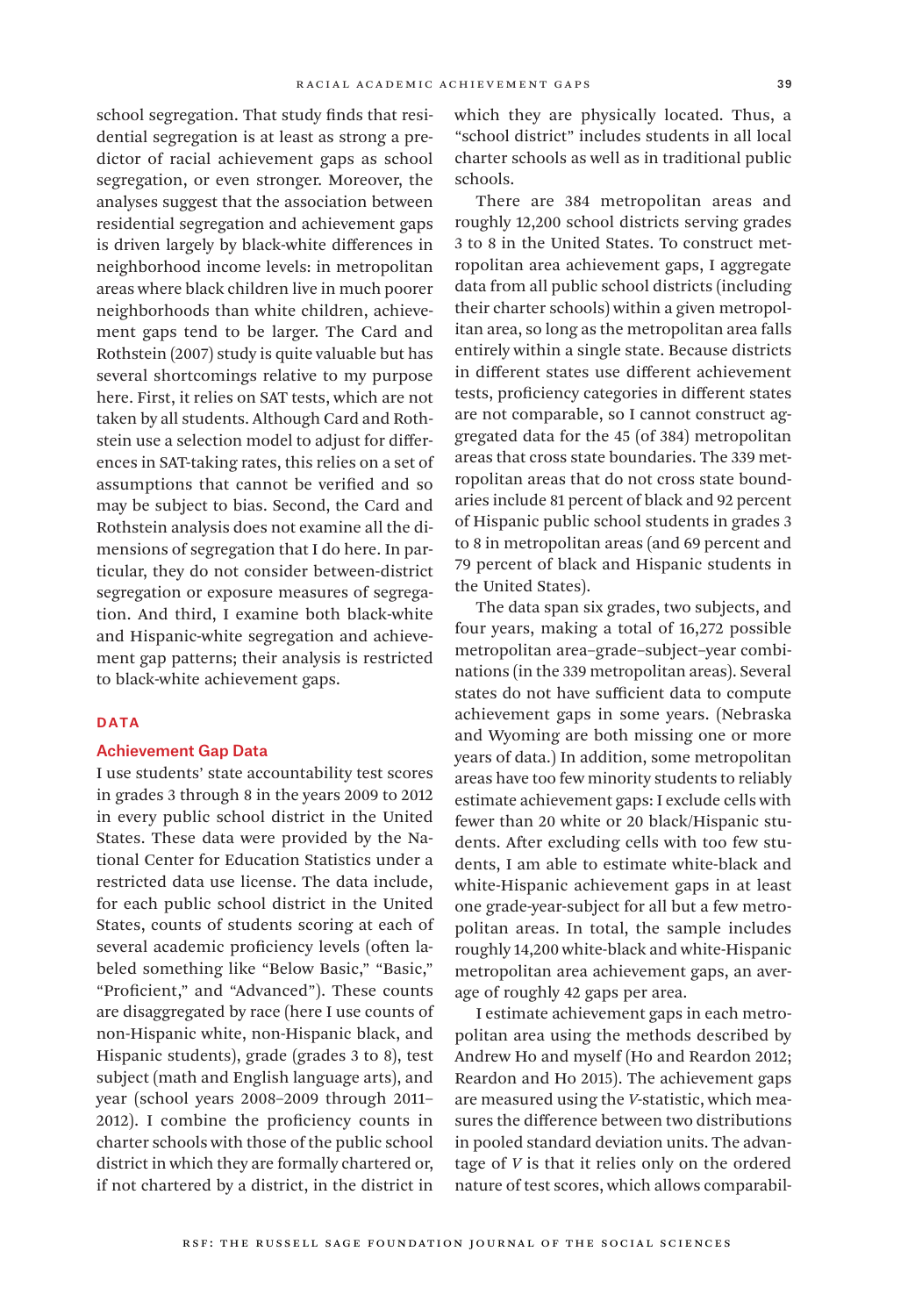ity of gap estimates across tests that measure achievement in on different scales. Given that the data include achievement measured on roughly 600 different standardized tests (typically one for each state-grade-subject combination, sometimes with variation across years), this comparability is a key feature of the *V*statistic for measuring gaps.

#### Measures of Segregation

I compute thirty-two measures of segregation for each metropolitan area (sixteen for whiteblack segregation and sixteen for white-Hispanic segregation), corresponding to the sixteen cells of table 1. School segregation measures are computed from 2008–2009, 2009–2010, and 2010–2011 enrollment data from the Common Core of Data (CCD), which includes racial composition and counts of students by free- or reduced-price-lunch eligibility status for every public school and district in the United States. Residential segregation measures are computed from 2006–2010 American Community Survey (ACS) data, which include racial composition and poverty rates for each census tract in the United States.

The exposure measures are computed by averaging school, district, or census tract racial composition or poverty rates within each metropolitan area, weighting by the number of black or Hispanic students in the school, district, or tract, as appropriate. The unevenness measures are simply the difference in black (or Hispanic) and white students' exposurerelevant measures. Because the ACS and CCD data are based on full population counts (in CCD) or on large samples pooled every five years (in ACS), the segregation measures are very precise.

Not surprisingly, the sixteen segregation measures are correlated, often quite highly, with one another (see appendix tables A1 and A2). Nonetheless, in some cases the correlations are quite modest, suggesting that we may be able to distinguish their associations with achievement gaps.

#### Additional Covariates

I include a set of additional variables as controls in some of the models shown here. The controls are constructed from CCD data and School District Demographic System (SDDS) data. The SDDS is a special tabulation of the 2006–2010 ACS data that includes tabulations of the demographic characteristics of the families living in each school district who have children enrolled in the public schools. I aggregate these to the metropolitan-area level and construct measures of family socioeconomic characteristics (income inequality, median family income, parental educational attainment, occupational status, poverty rates, unemployment rates, single-parent household rates, home value and median rent, racial disparities in family socioeconomic characteristics, and racial composition); in each case these measures apply to families in the metropolitan area with children enrolled in public schools. From the CCD, I construct a measure of metropolitan-area school district fragmentation. This is the Herfindahl index applied to school district enrollment; it measures the degree to which students are concentrated in a small number of large districts or dispersed among many small districts, and it has been shown to be related to between-district segregation patterns (Bischoff 2008; Reardon and Yun 2001). From the CCD, I also include a measure of metropolitan-area average per-pupil public school spending. These variables are used in controls in some of the models shown here. Because some of the SDDS-based measures are not available for all metropolitan areas, I limit all analyses here to those with complete data on all measures: 311 metropolitan areas for white-black gap analyses and 318 for the white-Hispanic gap analyses.

# Bivariate and Partial Correlations Betw een Segregation and Achievement Gaps

To begin, I examine the bivariate correlations among various segregation measures and racial achievement gaps. Table 2 reports the correlation of each of the sixteen segregation measures with the white-black achievement gap. Note that almost all of the segregation measures are positively correlated with the achievement gap. However, the correlations range from 0.013 to 0.628. Table 2 makes clear several patterns. First, each measure of school segre-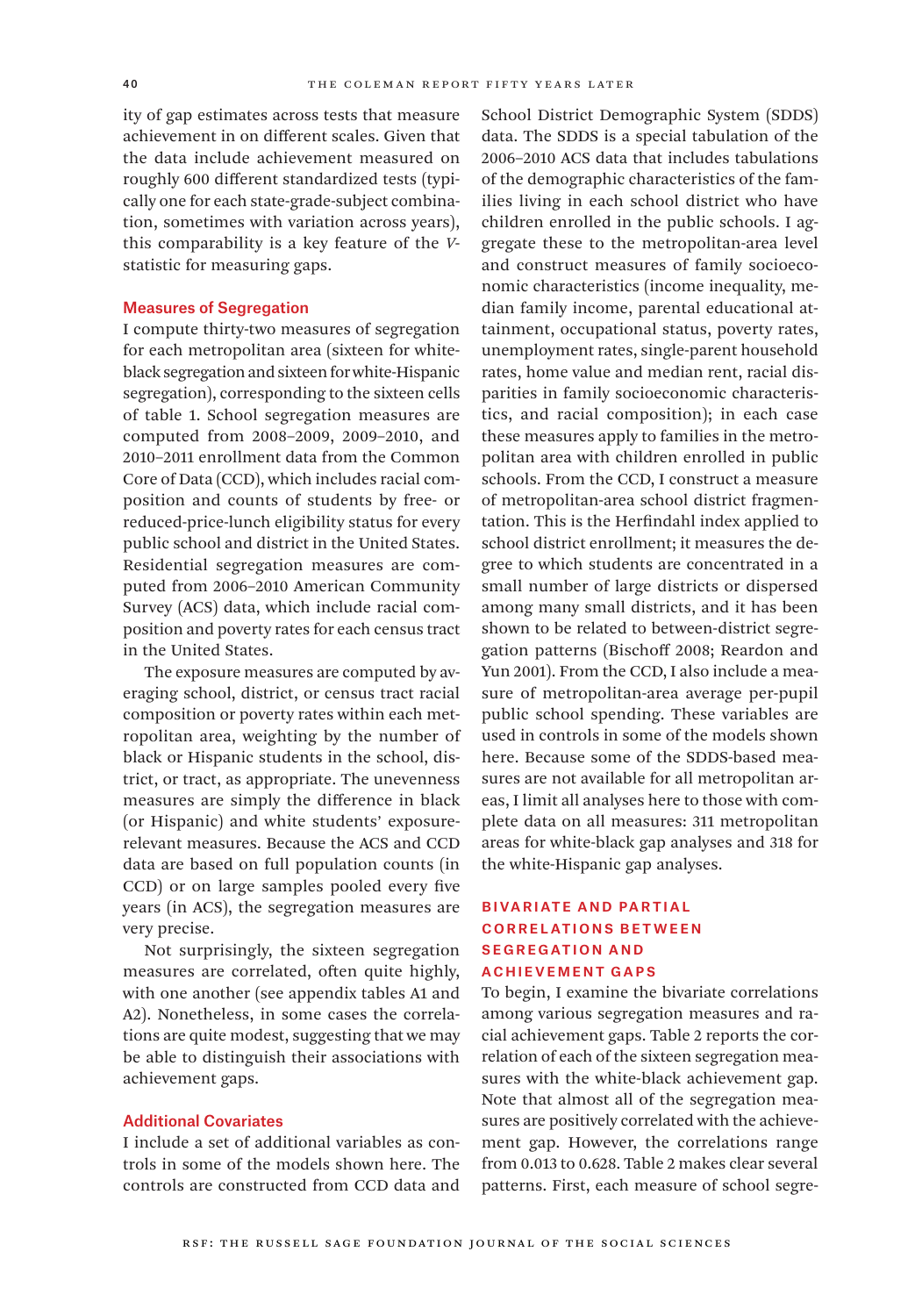|                                    |                    | <b>School Segregation</b> | <b>Residential Segregation</b> |                      |  |  |
|------------------------------------|--------------------|---------------------------|--------------------------------|----------------------|--|--|
|                                    | Between-<br>School | Between-<br>District      | Between-<br>Tract              | Between-<br>District |  |  |
| <b>Black students' exposure to</b> |                    |                           |                                |                      |  |  |
| Black neighbors or schoolmates     | $0.386***$         | $0.344***$                | $0.352***$                     | $0.325***$           |  |  |
| Poor neighbors or schoolmates      | $0.217***$         | $0.155**$                 | $0.191***$                     | 0.013                |  |  |
| Difference between black and white |                    |                           |                                |                      |  |  |
| students' exposure to              |                    |                           |                                |                      |  |  |
| Black neighbors or schoolmates     | $0.429***$         | $0.340***$                | $0.401***$                     | $0.314***$           |  |  |
| Poor neighbors or schoolmates      | $0.628***$         | $0.459***$                | $0.461***$                     | $0.354***$           |  |  |

**Table 2.** Bivariate Correlations Between the White-Black Achievement Gap and Various Dimensions of Segregation, 311 Metropolitan Areas, 2009–2012

*Source:* Author's calculations.

*Note:* Each cell is the bivariate correlation between the pooled white-black achievement gap and a measure of segregation.

\**p* < .05; \*\**p* < .01; \*\*\**p* < .001

**Table 3.** Bivariate Correlations Between the White-Hispanic Achievement Gap and Various Dimensions of Segregation, 318 Metropolitan Areas, 2009–2012

|                                                                                                                                      |                          | <b>School Segregation</b> | Residential Segregation  |                          |  |  |
|--------------------------------------------------------------------------------------------------------------------------------------|--------------------------|---------------------------|--------------------------|--------------------------|--|--|
|                                                                                                                                      | Between-<br>School       | Between-<br>District      | Between-<br>Tract        | Between-<br>District     |  |  |
| Hispanic students' exposure to<br>Hispanic neighbors or schoolmates<br>Poor neighbors or schoolmates                                 | $0.395***$<br>$0.134*$   | $0.342***$<br>$-0.041$    |                          | $0.308***$<br>$-0.118*$  |  |  |
| Difference between Hispanic and<br>white students' exposure to<br>Hispanic neighbors or schoolmates<br>Poor neighbors or schoolmates | $0.600***$<br>$0.678***$ | $0.515***$<br>$0.515***$  | $0.519***$<br>$0.450***$ | $0.532***$<br>$0.381***$ |  |  |

*Source:* Author's calculations.

*Note:* Each cell is the bivariate correlation between the pooled white-Hispanic achievement gap and a measure of segregation.

\**p* < .05; \*\**p* < .01; \*\*\**p* < .001

gation is more highly correlated with achievement gaps than the corresponding measure of residential segregation. Second, in every case, segregation among schools or census tracts is more correlated with achievement gaps than is segregation between school districts. Third, racial differences in exposure to black or poor schoolmates or neighbors are more strongly related to achievement gaps than is simple exposure, though this pattern holds more consistently for exposure to poverty than for racial exposure. Fourth, although achievement gaps

are more highly correlated with black students' exposure to other black students or neighbors than with exposure to poor schoolmates or neighbors, this pattern is reversed when we consider the association between achievement gaps and racial *differences* in exposure to black or poor peers. The bottom panel of table 2 shows that differences in exposure to poverty are more strongly correlated with achievement gaps than are differences in exposure to samerace peers.

Table 3 shows the corresponding correla-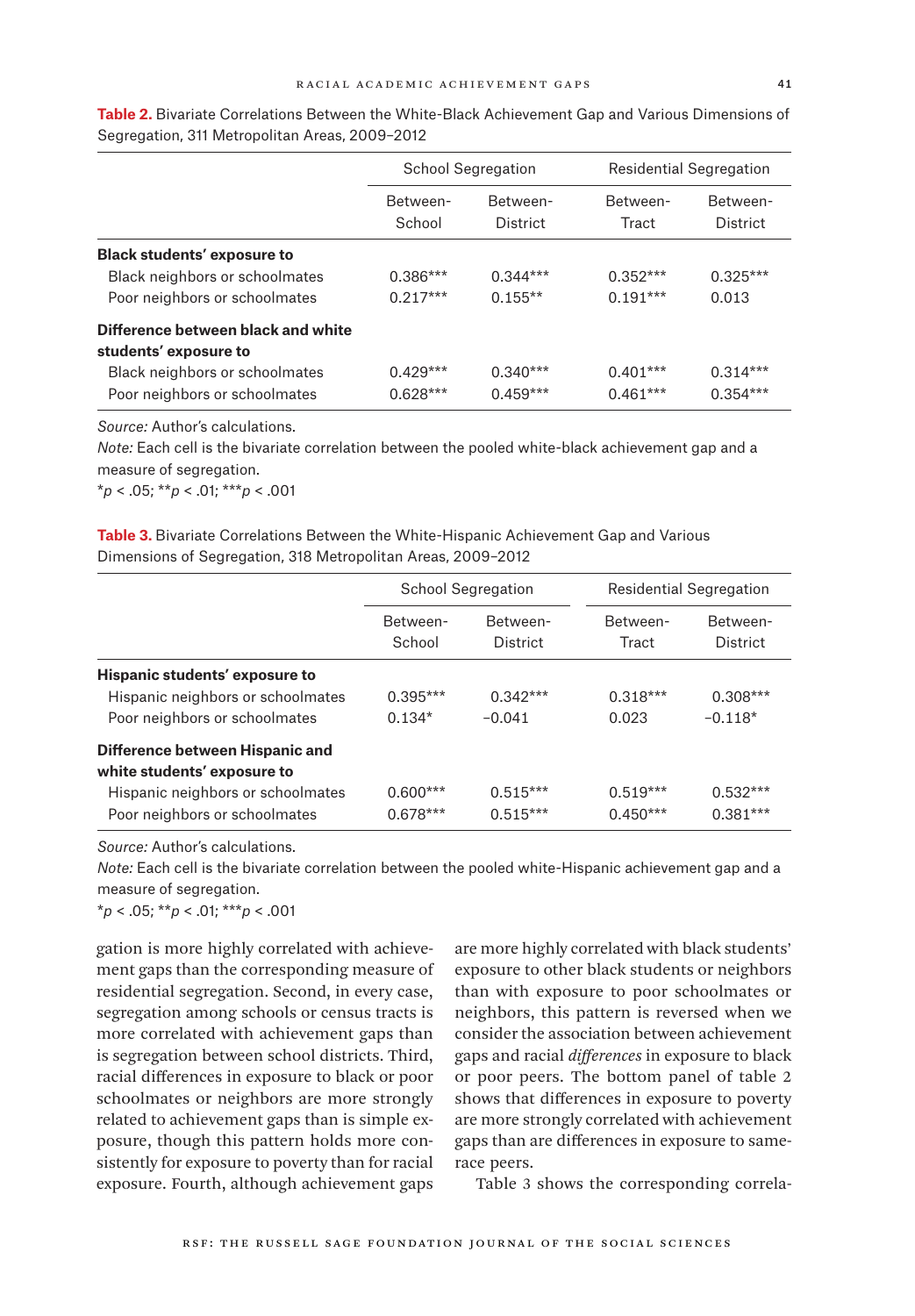|                                    |                    | <b>School Segregation</b> |                   | Residential Segregation |
|------------------------------------|--------------------|---------------------------|-------------------|-------------------------|
|                                    | Between-<br>School | Between-<br>District      | Between-<br>Tract | Between-<br>District    |
| <b>Black students' exposure to</b> |                    |                           |                   |                         |
| Black neighbors or schoolmates     | $0.348***$         | $0.294***$                | $0.306***$        | $0.267***$              |
| Poor neighbors or schoolmates      | $0.156**$          | 0.105                     | 0.109             | $-0.079$                |
| Difference between black and white |                    |                           |                   |                         |
| students' exposure to              |                    |                           |                   |                         |
| Black neighbors or schoolmates     | $0.299***$         | $0.214***$                | $0.266***$        | $0.180**$               |
| Poor neighbors or schoolmates      | $0.509***$         | $0.452***$                | $0.406***$        | $0.348***$              |

**Table 4.** Partial Correlations Between the White-Black Achievement Gap and Various Dimensions of Segregation, 311 Metropolitan Areas, 2009–2012

*Source:* Author's calculations.

*Notes:* Each cell is the partial correlation between the pooled white-black achievement gap and a measure of segregation, conditional on metropolitan-area characteristics. The top panel (partial correlations with exposure measures) includes controls for racial disparities in family socioeconomic status and metropolitan-area fragmentation. The bottom panel (partial correlations with differential exposure measures) includes the same covariates as the top panel plus additional controls for metropolitan-area racial and socioeconomic composition as well as per-pupil average spending. See text for details. \**p* < .05; \*\**p* < .01; \*\*\**p* < .001

tions between white-Hispanic achievement gaps and the measure of Hispanic students' segregation. The magnitude of the correlations is roughly similar to those in table 2, except for the correlations with differences in exposure to Hispanic neighbors and schoolmates, where the correlations with white-Hispanic gaps are larger than those in table 2. Likewise, the general pattern of correlations is similar.

With only a few exceptions then, the bivariate correlations follow a clear pattern: achievement gaps are more highly correlated with school segregation than residential segregation; more highly correlated with segregation among schools and tracts than among districts; and more highly correlated with differences in exposure to poor or same-race schoolmates or neighbors than with simple exposure measures. The measure of segregation most highly correlated with the metropolitan-area achievement gap is the racial difference in students' exposure to poor schoolmates (whiteblack  $r = 0.628$ ; white-Hispanic  $r = 0.678$ ).

I next examine the partial correlations between achievement gaps and measures of segregation, conditional on a set of metropolitanarea characteristics. For the exposure measures,

I control for racial differences in family socioeconomic characteristics in the metropolitan area and the fragmentation of the metropolitan area. I do not include measures of the racial or socioeconomic composition of the metropolitan area because these are mechanically related to the exposure measures (all else being equal, black students will have more black schoolmates in a predominantly black metropolitan area); their inclusion in the model would change the interpretation of the coefficient on the exposure measure to be similar to that of the differential exposure measures. The coefficients would indicate the extent to which achievement gaps are larger, on average, in metropolitan areas where black students attend schools with more black schoolmates than would be expected given the racial composition of the metropolitan-area public school population. This is essentially what the evenness segregation measures capture. To preserve the interpretation of the exposure measure coefficients, then, I do not include covariates indicating the racial or socioeconomic composition of the metropolitan area in computing the partial correlations in the top panels of tables 4 and 5.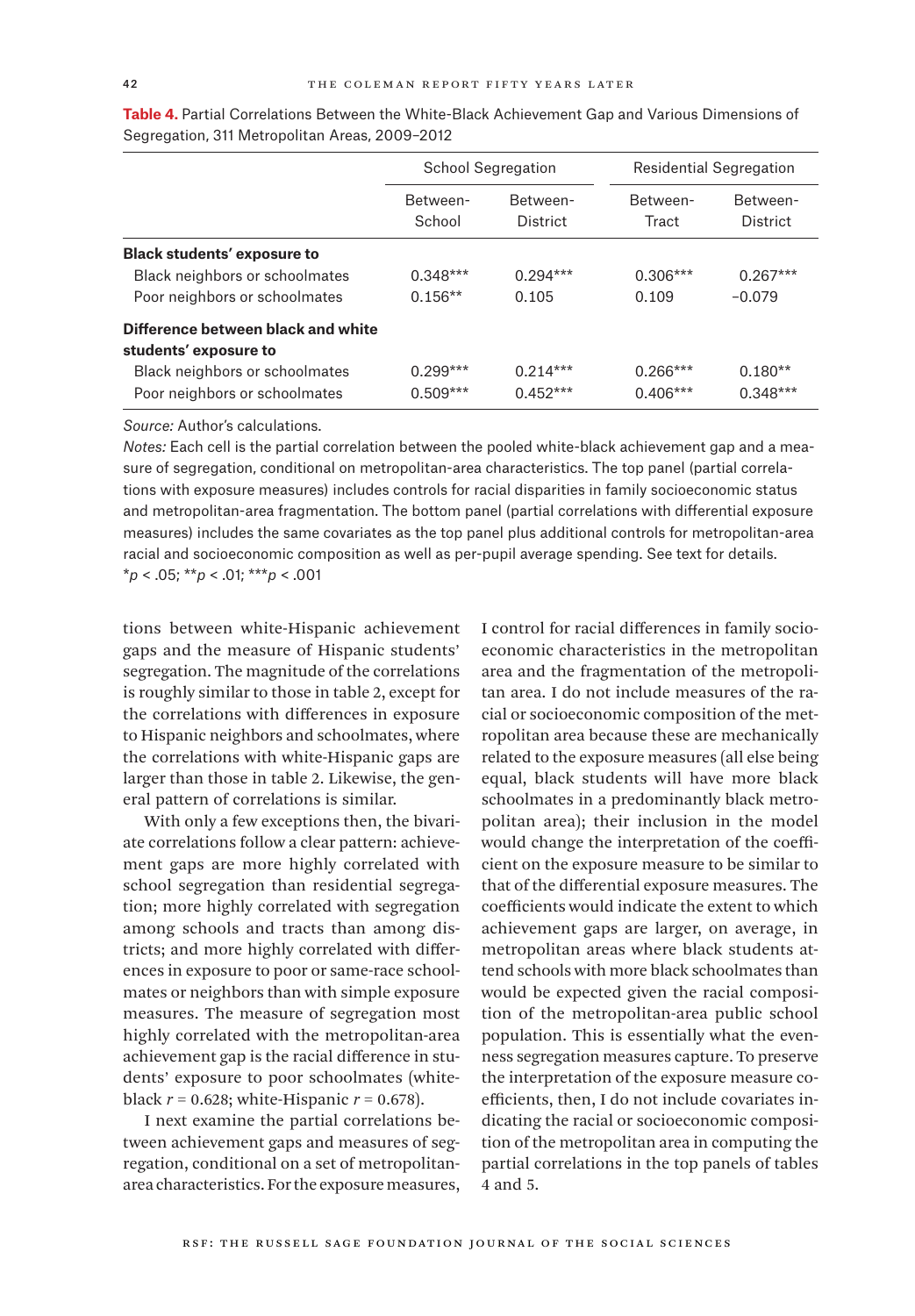|                                       | <b>School Segregation</b> | Residential Segregation |                   |                      |
|---------------------------------------|---------------------------|-------------------------|-------------------|----------------------|
|                                       | Between-<br>School        | Between-<br>District    | Between-<br>Tract | Between-<br>District |
| <b>Hispanic students' exposure to</b> |                           |                         |                   |                      |
| Hispanic neighbors or schoolmates     | 0.046                     | $-0.009$                | $-0.015$          | $-0.036$             |
| Poor neighbors or schoolmates         | $-0.145*$                 | $-0.206***$             | $-0.207***$       | $-0.360***$          |
| Difference between Hispanic and white |                           |                         |                   |                      |
| students' exposure to                 |                           |                         |                   |                      |
| Hispanic neighbors or schoolmates     | $0.213***$                | $0.120*$                | 0.111             | 0.120                |
| Poor neighbors or schoolmates         | $0.357***$                | $0.259***$              | $0.202**$         | $0.235***$           |

**Table 5.** Partial Correlations Between the White-Hispanic Achievement Gap and Various Dimensions of Segregation, 318 Metropolitan Areas, 2009–2012

*Source:* Author's calculations.

*Notes:* Each cell is the partial correlation between the pooled white-Hispanic achievement gap and a measure of segregation, conditional on metropolitan-area characteristics. The top panel (partial correlations with exposure measures) includes controls for racial disparities in family socioeconomic status and metropolitan-area fragmentation. The bottom panel (partial correlations with differential exposure measures) includes the same covariates as the top panel plus additional controls for metropolitan-area racial and socioeconomic composition as well as per-pupil average spending. See text for details. \**p* < .05; \*\**p* < .01; \*\*\**p* < .001

I do include such measures, however, in the models for the bottom panels. Here the segregation measures are not mechanically related to composition (that is the virtue of the evenness measures), so the composition measures can be used as controls without altering the interpretation of the coefficients on the segregation measures. Therefore, the estimates in the bottom panels control for metropolitanarea racial composition, family socioeconomic characteristics, racial differences in these characteristics, metropolitan fragmentation, and metropolitan-area average per-pupil public school spending.

Table 4 reports these partial correlations for the white-black achievement gaps. In general, the partial correlations are weaker than the bivariate correlations. This is particularly true in the second row of table 4: after controlling for racial differences in family socioeconomic characteristics, measures of black students' exposure to poor schoolmates or neighbors are at best only very weakly correlated with achievement gaps. The correlations with the unevenness measures of segregation are generally about 10 to 30 percent smaller than the uncontrolled correlations in table 2. They are modest in size but not trivial, ranging from roughly 0.18 to 0.51. Just as in table 2, the largest correlation is the correlation with racial differences in exposure to poor schoolmates (*r* = 0.509).

Table 5 reports the analogous correlations of the segregation measures and the white-Hispanic achievement gap. Here the partial correlations with exposure to Hispanic schoolmates or neighbors are not statistically different from zero. Interestingly, white-Hispanic achievement gaps are negatively correlated with Hispanic students' exposure to poor peers and neighbors. This correlation reverses, however, in the bottom panel of the table once the models include metropolitan-area racial and socioeconomic composition measures. Thus, the negative correlations with exposure to poverty may simply reflect a correlation between achievement gaps and overall poverty rates.

In the bottom panel of table 5, white-Hispanic achievement gaps remain correlated with differences in exposure to poverty after controlling for metropolitan socioeconomic characteristics and composition in addition to racial socioeconomic disparities. Nonetheless, the correlations are only modest in size and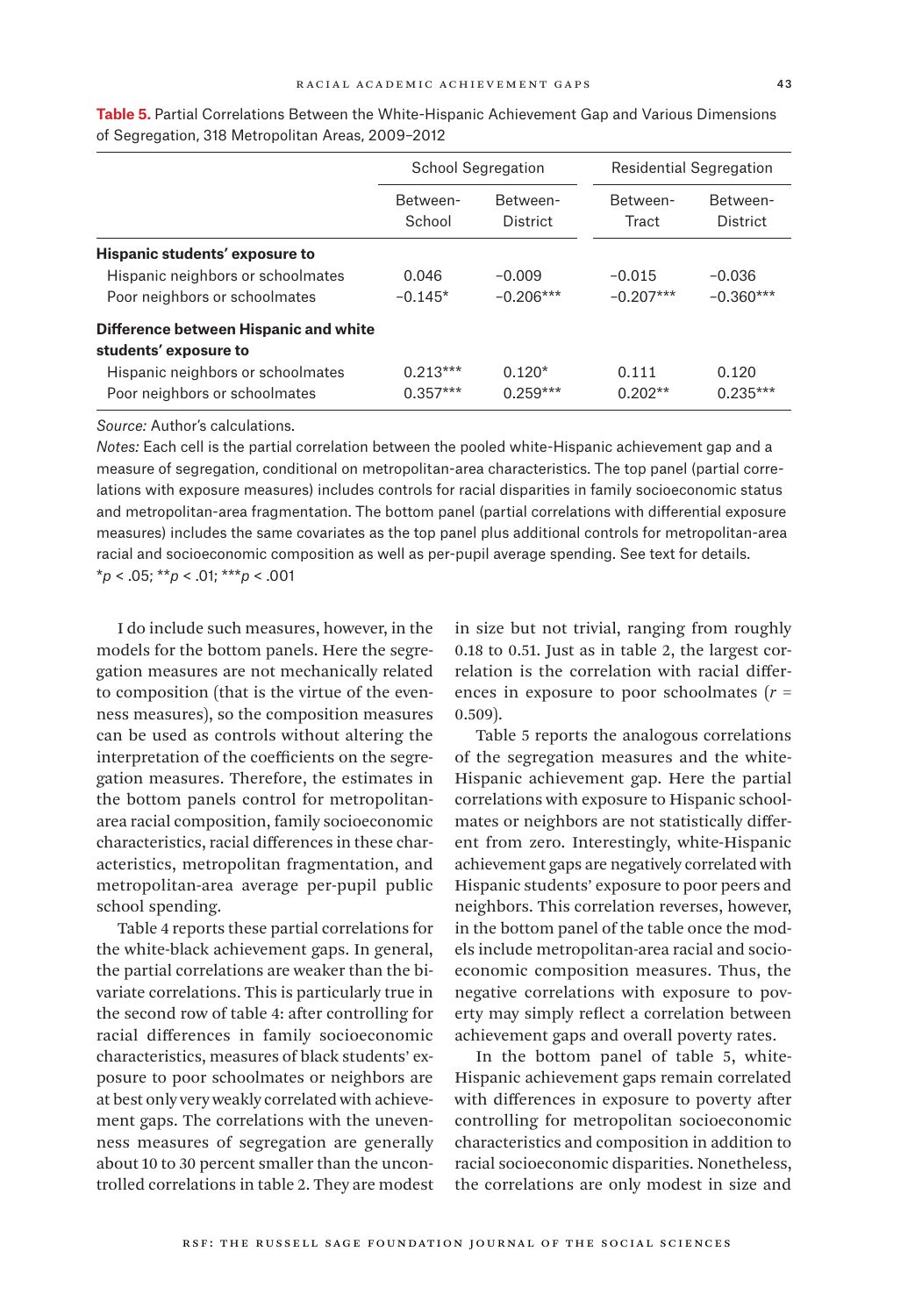are considerably smaller than their counterparts in table 4.

Tables 4 and 5 together reveal a clear pattern: net of a set of key covariates, achievement gaps are more highly correlated with school segregation than residential segregation; they are more highly correlated with segregation among schools and tracts than among districts; and they are generally more highly correlated with differences in exposure to poor or same-race schoolmates and neighbors than with simple exposure measures (though the last point is not true of exposure to black students or neighbors in table 4). Net of the set of covariates in the models, the racial difference in students' exposure to poor schoolmates remains the measure of segregation most highly correlated with metropolitan-area achievement gaps (white-black *r* = 0.509; white-Hispanic *r* = 0.357).

# DISENTANGLING MULTIPLE Aspects of Segregation

The bivariate and partial correlations in tables 2 through 5 are useful for assessing whether segregation measures are associated with achievement gaps, net of a vector of metropolitan-area socioeconomic conditions and disparities. But because the segregation measures are correlated with one another (see appendix tables A1 and A2), the individual correlations do not indicate which of the segregation dimensions are most important.

To investigate the relative importance of the different dimensions of segregation, I regress achievement gaps on various measures of segregation, controlling for the full set of metropolitan-area covariates included in the bottom panels of tables 4 and 5. In these models, I include various combinations of the differential exposure segregation measures; I exclude the simple exposure measures because, as noted earlier, they are mechanically related to the other measures once racial and socioeconomic composition are included in the models.

Tables 6 and 7 display selected coefficients from a series of models designed to isolate the primary dimensions of segregation driving the general association between segregation and achievement gaps. Each model includes the metropolitan-area covariates described earlier. The first column (model 0) simply reports the *R*-squared statistic from the model that includes the covariates but none of the segregation measures  $(R^2 = 0.66$  in the white-black model;  $R^2 = 0.72$  in the white-Hispanic model). Model 1 includes the four between-district segregation measures; model 2 includes the four total segregation measures (between-school enrollment segregation and between-tract residential segregation); model 3 includes all eight measures.

Below the coefficients are the *p*-values from a set of hypothesis tests. The first tests the null hypothesis that the coefficients on the residential segregation terms in the model are all equal to zero (that is, the coefficients in the rows labeled b, d, f, and h in the table are all zero). The second tests the hypothesis that the school segregation terms are all nonsignificant. The third and fourth test the hypotheses that the four between-district terms are all nonsignificant and that the four total segregation terms are all nonsignificant, respectively. The fifth tests that the coefficients on the four racial exposure terms are zero; the sixth tests that those on the four poverty exposure terms are all zero. The seventh tests the hypothesis that all of the terms other than the two describing the differential exposure to poor school- or districtmates are zero. The final tests the null hypothesis that all the coefficients except that on the differential exposure to poor schoolmates are zero. This effectively tests whether that one measure of segregation contains all the predictive power of the full set of eight measures.

The coefficients and hypothesis tests in tables 6 and 7 tell a very consistent story. In each model, we cannot reject the null hypothesis that the residential segregation terms are not predictive of achievement gaps, conditional on the school segregation terms. We can, however, reject the opposite hypothesis (that school segregation is uninformative, conditional on residential segregation). In other words, the segregation of schools is predictive of achievement gaps; net of that, variation in neighborhood segregation patterns is not correlated with achievement gaps.

In the Hispanic-white models (table 7), we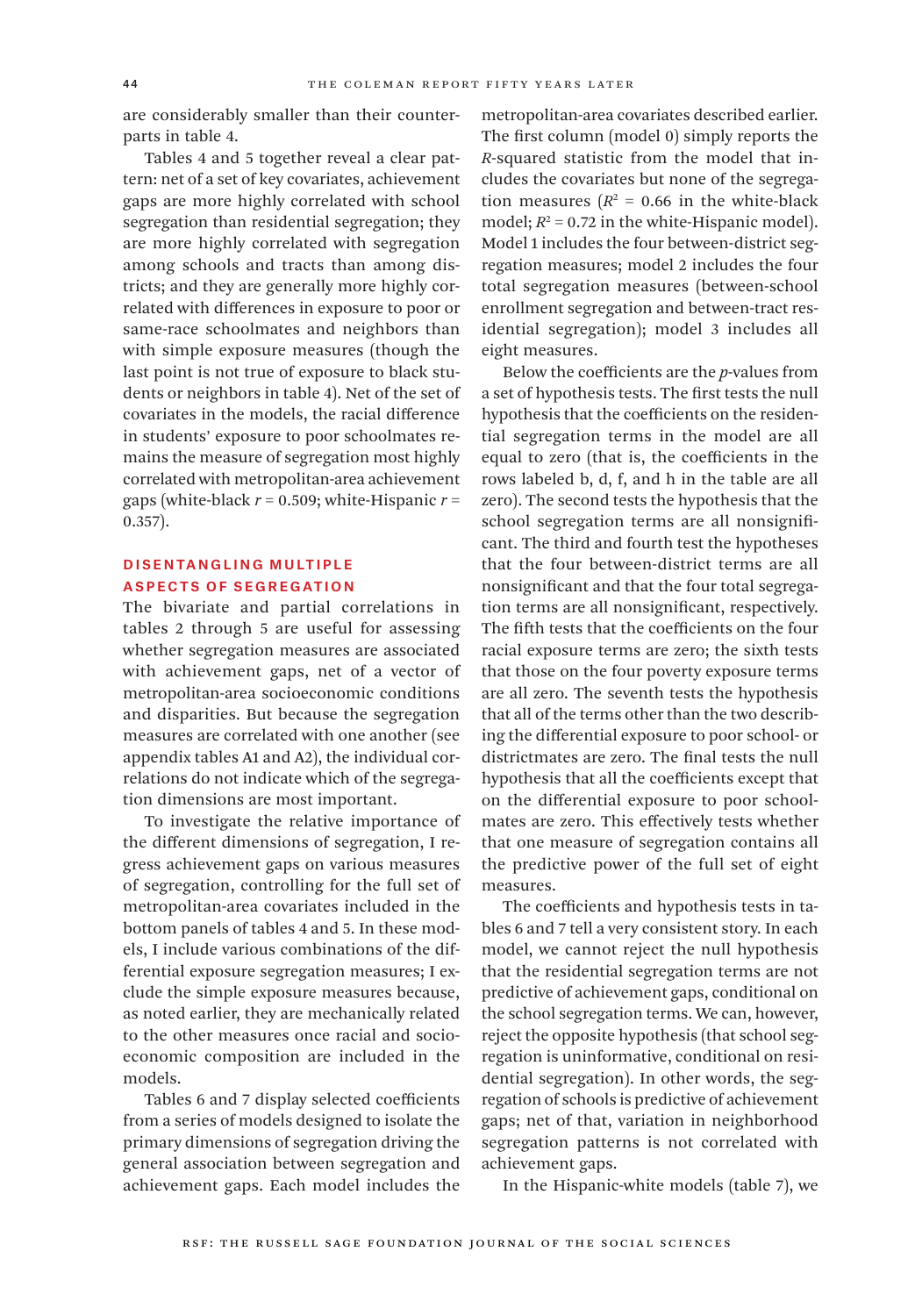|                                                                                | Model 0 | Model 1    | Model 2    | Model 3    | Model 4    | Model 5    |
|--------------------------------------------------------------------------------|---------|------------|------------|------------|------------|------------|
| Difference between black and white<br>students' exposure to                    |         |            |            |            |            |            |
| a. District enrollment proportion black                                        |         | $-0.046$   |            | $-0.025$   |            |            |
|                                                                                |         | (0.295)    |            | (0.321)    |            |            |
| b. District residential proportion black                                       |         | $-0.312$   |            | $-0.470$   |            |            |
|                                                                                |         | (0.314)    |            | (0.319)    |            |            |
| c. District enrollment proportion poor                                         |         | $0.897***$ |            | $0.501*$   | 0.147      |            |
|                                                                                |         | (0.160)    |            | (0.230)    | (0.148)    |            |
| d. District residential proportion poor                                        |         | 0.203      |            | $-0.106$   |            |            |
|                                                                                |         | (0.562)    |            | (0.580)    |            |            |
| e. School enrollment proportion black                                          |         |            | $-0.159$   | 0.195      |            |            |
|                                                                                |         |            | (0.161)    | (0.224)    |            |            |
| f. Neighborhood residential proportion                                         |         |            | $-0.025$   | $-0.053$   |            |            |
| black                                                                          |         |            | (0.159)    | (0.167)    |            |            |
| g. School enrollment proportion poor                                           |         |            | $0.793***$ | 0.358      | $0.638***$ | $0.759***$ |
|                                                                                |         |            | (0.132)    | (0.213)    | (0.145)    | (0.079)    |
| h. Neighborhood residential proportion                                         |         |            | 0.365      | 0.481      |            |            |
| poor                                                                           |         |            | (0.283)    | (0.300)    |            |            |
| Adjusted R-squared                                                             | 0.566   | 0.664      | 0.678      | 0.686      | 0.676      | 0.676      |
| N                                                                              | 311     | 311        | 311        | 311        | 311        | 311        |
| Hypothesis tests (p-values)                                                    |         |            |            |            |            |            |
| Residential exposure = $0$                                                     |         | 0.609      | 0.433      | 0.283      |            |            |
| $(b = d = f = h = 0)$                                                          |         |            |            |            |            |            |
| Educational exposure $= 0$<br>$(a = c = e = g = 0)$                            |         | $0.000***$ | $0.000***$ | $0.000***$ |            |            |
| District composition = 0<br>$(a = b = c = d = 0)$                              |         |            |            | $0.045*$   | 0.320      |            |
| School or neighborhood composition = 0<br>$(e = f = g = h = 0)$                |         |            |            | $0.000***$ | $0.000***$ |            |
| Exposure to racial composition = 0<br>$(a = b = e = f = 0)$                    |         | $0.010**$  | 0.184      | $0.032*$   |            |            |
| Exposure to poverty = $0$<br>$(c = d = g = h = 0)$                             |         | $0.000***$ | $0.000***$ | $0.000***$ | $0.000***$ |            |
| Only educational exposure to poverty $\neq 0$<br>$(a = b = d = e = f = h = 0)$ |         | $0.020*$   | 0.248      | $0.045*$   |            |            |
| Only school exposure to poverty $\neq 0$                                       |         |            |            | 0.053      |            |            |

**Table 6.** Coefficient Estimates and Hypothesis Tests from Multivariate Regression Models of the Association Between the White-Black Achievement Gap and Segregation, 311 Metropolitan Areas, 2009–2012

*Source:* Author's calculations. \**p* < .05; \*\**p* < .01; \*\*\**p* < .001

 $(a = b = c = d = e = f = h = 0)$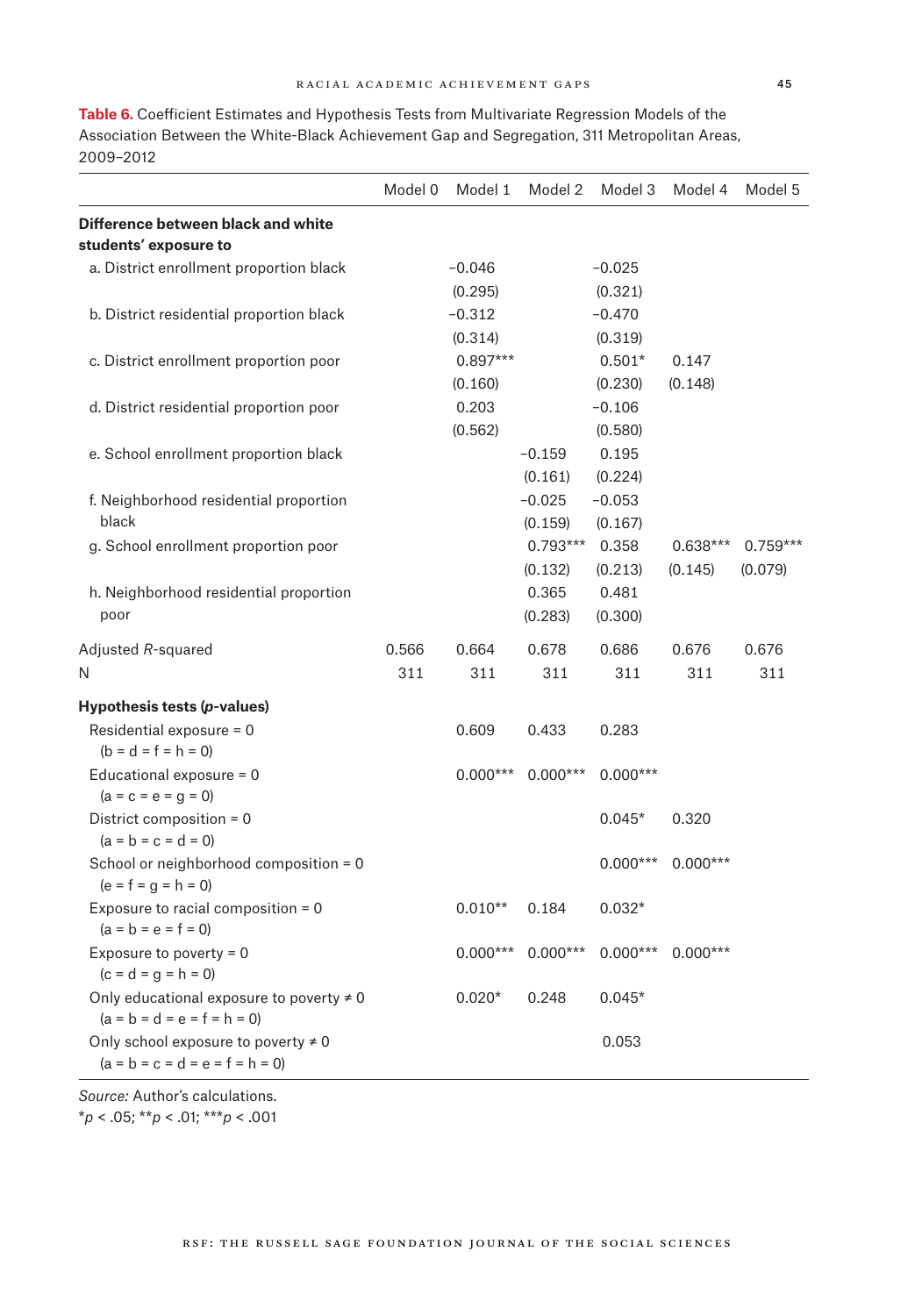|                                               | Model 0 | Model 1    | Model 2    | Model 3    | Model 4    | Model 5    |
|-----------------------------------------------|---------|------------|------------|------------|------------|------------|
| Difference between Hispanic and white         |         |            |            |            |            |            |
| students' exposure to                         |         |            |            |            |            |            |
| a. District enrollment proportion Hispanic    |         | $-0.098$   |            | $-0.116$   |            |            |
|                                               |         | (0.236)    |            | (0.307)    |            |            |
| b. District residential proportion Hispanic   |         | $-0.115$   |            | $-0.051$   |            |            |
|                                               |         | (0.332)    |            | (0.323)    |            |            |
| c. District enrollment proportion poor        |         | $0.409*$   |            | $-0.190$   | $-0.185$   |            |
|                                               |         | (0.189)    |            | (0.250)    | (0.163)    |            |
| d. District residential proportion poor       |         | 0.553      |            | 0.591      |            |            |
|                                               |         | (0.734)    |            | (0.776)    |            |            |
| e. School enrollment proportion Hispanic      |         |            | 0.245      | 0.370      |            |            |
|                                               |         |            | (0.227)    | (0.288)    |            |            |
| f. Neighborhood residential proportion        |         |            | $-0.486$   | $-0.478$   |            |            |
| Hispanic                                      |         |            | (0.284)    | (0.285)    |            |            |
| g. School enrollment proportion poor          |         |            | $0.590***$ | $0.657**$  | $0.720***$ | $0.568***$ |
|                                               |         |            | (0.151)    | (0.219)    | (0.162)    | (0.091)    |
| h. Neighborhood residential proportion        |         |            | $-0.014$   | $-0.115$   |            |            |
| poor                                          |         |            | (0.332)    | (0.366)    |            |            |
| Adjusted R-squared                            | 0.720   | 0.738      | 0.756      | 0.754      | 0.755      | 0.755      |
| Ν                                             | 318     | 318        | 318        | 318        | 318        | 318        |
| Hypothesis tests (p-values)                   |         |            |            |            |            |            |
| Residential exposure = 0                      |         | 0.754      | 0.180      | 0.399      |            |            |
| $(b = d = f = h = 0)$                         |         |            |            |            |            |            |
| Educational exposure = 0                      |         | 0.070      | $0.000***$ | $0.000***$ |            |            |
| $(a = c = e = g = 0)$                         |         |            |            |            |            |            |
| District composition = 0                      |         |            |            | 0.710      | 0.256      |            |
| $(a = b = c = d = 0)$                         |         |            |            |            |            |            |
| School or neighborhood composition = 0        |         |            |            | $0.000***$ | $0.000***$ |            |
| $(e = f = g = h = 0)$                         |         |            |            |            |            |            |
| Exposure to racial composition = 0            |         | 0.511      | 0.188      | 0.499      |            |            |
| $(a = b = e = f = 0)$                         |         |            |            |            |            |            |
| Exposure to poverty = $0$                     |         | $0.000***$ | $0.000***$ | $0.001***$ | $0.000***$ |            |
| $(c = d = g = h = 0)$                         |         |            |            |            |            |            |
| Only educational exposure to poverty $\neq 0$ |         | 0.578      | 0.267      | 0.572      |            |            |
| $(a = b = d = e = f = h = 0)$                 |         |            |            |            |            |            |
| Only school exposure to poverty $\neq 0$      |         |            |            | 0.531      |            |            |
| $(a = b = c = d = e = f = h = 0)$             |         |            |            |            |            |            |

**Table 7.** Coefficient Estimates and Hypothesis Tests from Multivariate Regression Models of the Association Between the White-Hispanic Achievement Gap and Segregation, 318 Metropolitan Areas, 2009–2012

*Source:* Author's calculations. \**p* < .05; \*\**p* < .01; \*\*\**p* < .001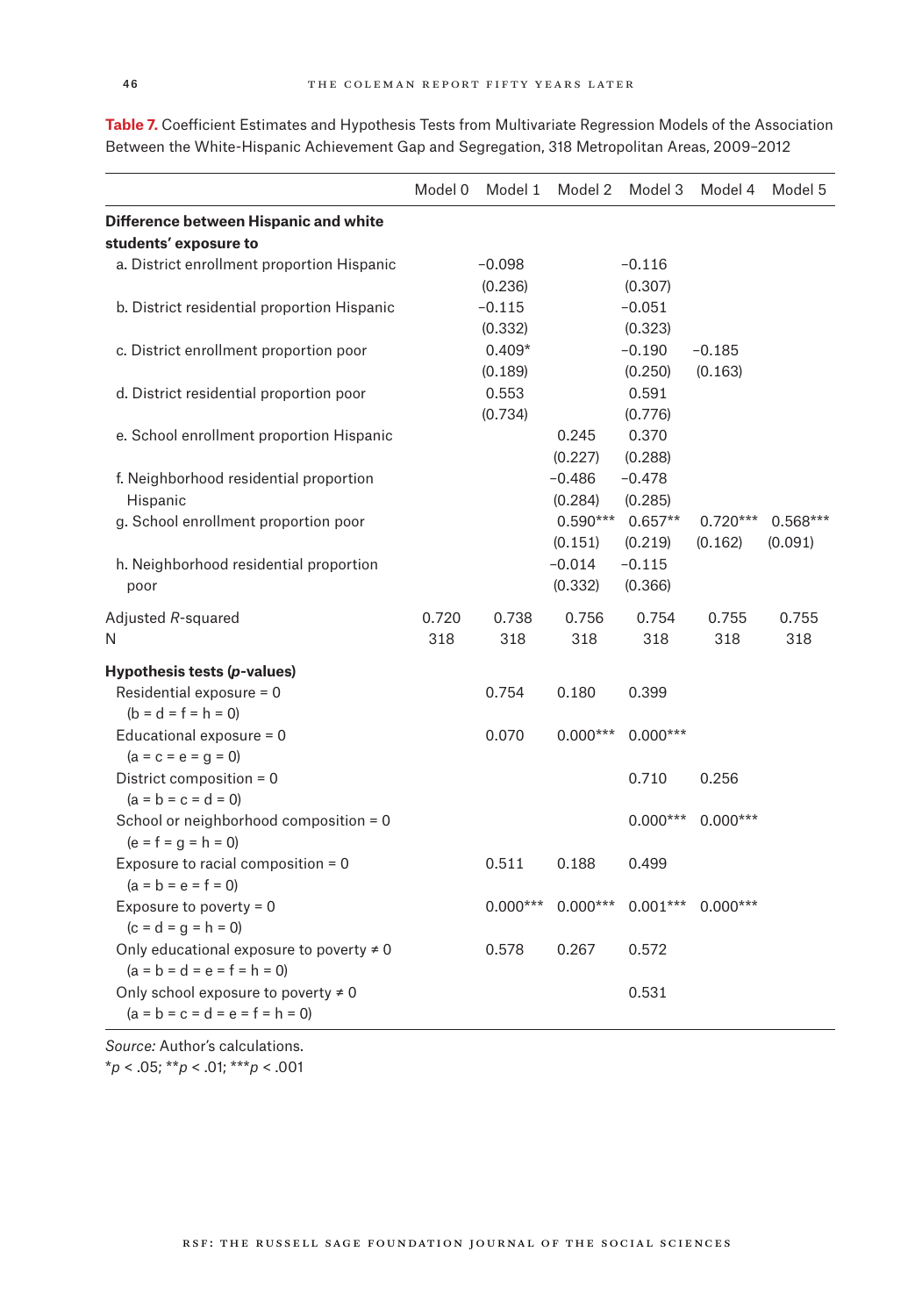cannot reject the null hypothesis that betweendistrict segregation (whether residential or school segregation) is nonpredictive once we include measures of total between-school and between-tract segregation in the model. In the black-white models (table 6), however, the hypothesis test suggests some association between between-district segregation and gaps, net of total segregation ( $p = 0.045$ ). In both tables, however, we reject the opposite hypothesis: total district segregation measures are predictive of achievement gaps, net of betweendistrict segregation  $(p < 0.001)$ . Although there is some evidence that between-district segregation is independently associated with whiteblack achievement gaps, the magnitude of this association is small relative to the association with total segregation.

The *p*-values from the fifth and sixth hypothesis tests show that differential exposure to same-race schoolmates and neighbors is not predictive of white-Hispanic achievement gaps  $(p = 0.499)$  and is modestly associated with white-black gaps  $(p = 0.032)$ , conditional on differential exposure to poverty. Differential exposure to poor schoolmates and neighbors is predictive, however, conditional on racial exposure patterns (*p* < 0.001).

Together the first six hypothesis tests strongly suggest that differential exposure to poor schoolmates is the key dimension of segregation associated with racial achievement gaps. The seventh hypothesis test indicates whether excluding the four residential segregation measures and the two measures of exposure to same-race schoolmates reduces the fit of the model. In the white-Hispanic models (table 7), we fail to reject the hypothesis that all six of those terms can be excluded from model 3 ( $p = 0.572$ ). In the white-black models (table 6), however, these six terms do carry a very small amount of predictive power  $(p =$ 0.045); a comparison of the adjusted *R*-squareds from models 3 and 4 in table 6, however, shows that adding these six terms to the model increases the *R*-squared by only 0.01.

In both the white-black and white-Hispanic models, we also fail to reject the hypothesis (hypothesis 8) that seven of the eight terms can be excluded (all but the measure of differential exposure to school poverty) from the model.

Models 4 and 5 include only the differential exposure to poor school- and districtmates measures. The district-level measure is not significant in model 4, leaving model 5 as the preferred model.

# **DISCUSSION**

The results of these descriptive analyses are unequivocal. Racial segregation is strongly associated with racial achievement gaps, and the racial difference in the proportion of students' schoolmates who are poor is the key dimension of segregation driving this association. Conditional on that measure, the other measures in tables 6 and 7 collectively explain no additional variance in achievement gaps. The adjusted *R*-squareds are nearly identical in model 5 and model 3 (which includes seven additional measures of segregation).

The coefficients on the difference in exposure to poor schoolmates in model 5 in tables 6 and 7 are relatively large. To get a sense of their magnitude, consider figure 1, which shows that in some metropolitan areas there is no difference in exposure to poor schoolmates between black or Hispanic and white students, while in others the difference is as high as 40 percent. The coefficients in tables 6 and 7 imply that a 40 percent difference in exposure to poverty corresponds to a roughly 0.30- or 0.23-standard-deviation increase in the white-black and white-Hispanic achievement gap, respectively, relative to a metropolitan area where there is no racial difference in exposure to poverty. In the average metropolitan area, the racial difference in exposure to poverty is roughly twenty percentage points, corresponding to an achievement gap of 0.12 to 0.15. This implies that racial segregation—specifically racial differences in exposure to poverty—accounts for roughly one-fifth of the average racial achievement gap.

What should we make of these findings? First, it is important to reiterate that the coefficients in tables 4 to 7 should not be interpreted causally. They do not imply that reducing segregation will reduce achievement gaps. The models here simply provide evidence that segregation—specifically segregation that produces racial differences in exposure to poor schoolmates—is strongly correlated with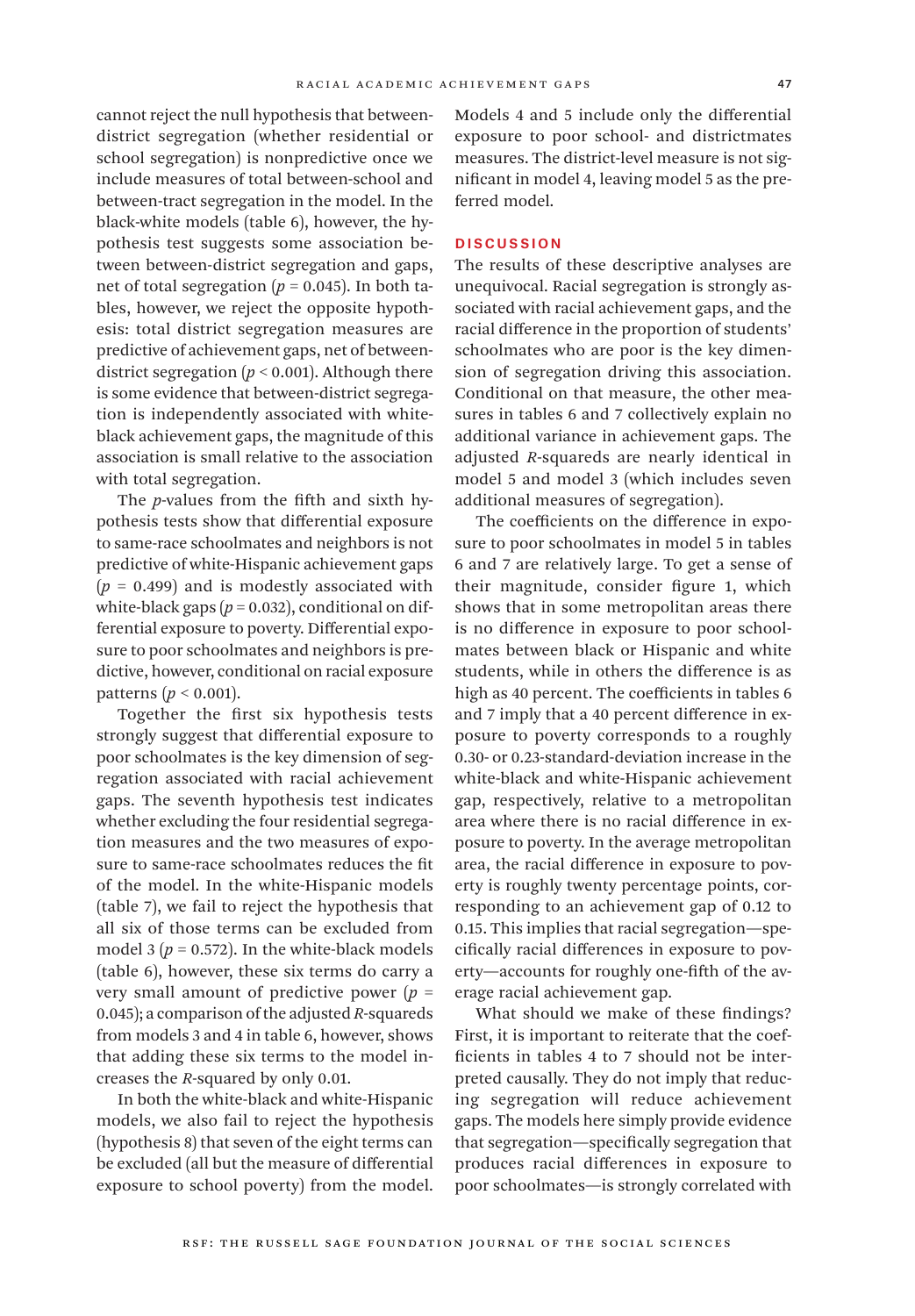

**Figure 1.** Exposure to Poor and Minority Schoolmates, by Race, U.S. Metropolitan Areas, 2009–2012

*Source:* Author's calculations.

achievement gaps net of a wide range of covariates that are strongly related to achievement gaps, including racial disparities in family income, poverty rates, unemployment rates, and parental education. In metropolitan areas where racial segregation is higher than predicted from racial disparities in socioeconomic conditions, achievement gaps are, on average, significantly larger. While that is certainly suggestive of a causal link between segregation and achievement gaps, the correlation might arise from mechanisms other than segregation. One might imagine, for example, that metropolitan areas that are more segregated

than expected are those in which racial prejudice and discrimination are particularly high in general; if such discrimination affects students' opportunity through some mechanism other than segregation, this might explain the observed association between segregation and achievement gaps. Additionally, there may be racial-ethnic differences in family background —such as differences in wealth, immigration history and experiences, or English fluency that are not captured by our measures of socioeconomic status but that lead to both segregation and to differences in academic achievement patterns. Again, this might ac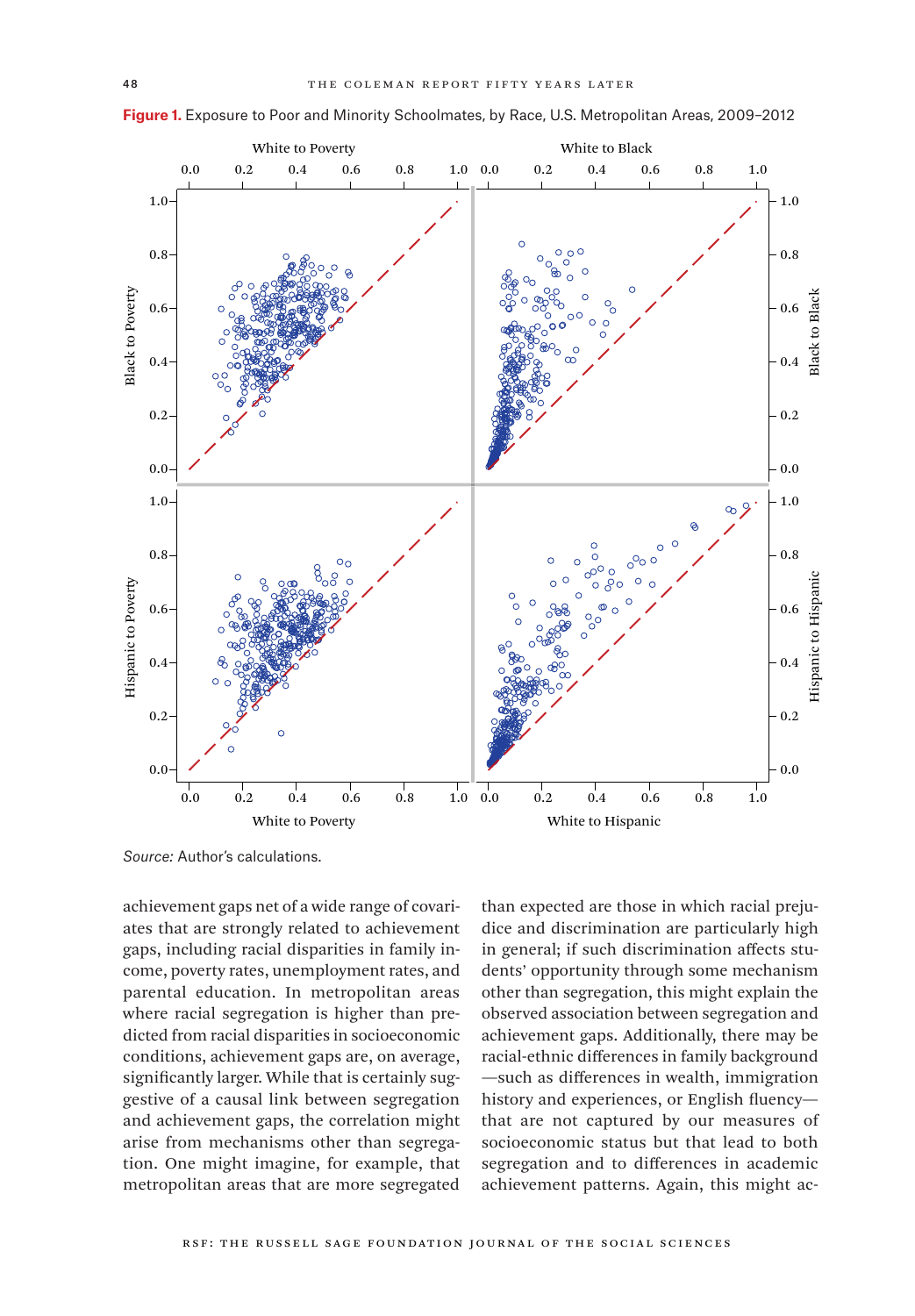count for the observed correlation of segregation with achievement gaps. The association between segregation and achievement gaps is large, however, even after controlling for a number of measures of socioeconomic disparities, so such alternative pathways would need to lead to sizable effects on achievement gaps. Thus, the results presented here are suggestive of powerful effects of segregation, but are not definitive.

Second, the pattern of results here strongly suggests that the mechanisms through which segregation is related to achievement gaps are related to differences in students' exposure to poor schoolmates. The greater the difference in poverty rates in white and black students' schools, the larger the achievement gap, on average. There are a number of potential explanations for this pattern. One is that a school's poverty rate is a proxy for general school quality—quality of instruction and opportunities to learn. High-poverty schools may have fewer resources, a harder time attracting and retaining skilled teachers, more violence and disruption, and poorer facilities. Additionally, the parents of students in such schools generally have fewer resources—economic, social, and political—that can be used to benefit their children's schools.

Another possibility is that exposure to poor schoolmates affects students' learning and academic performance through some direct or indirect form of peer influence. For example, high-poverty schools, because they typically have more low-performing students than do schools with fewer poor students, may typically offer less advanced curricula than lowpoverty schools. In a classroom where most students' skills are well below grade level, students—even those whose skills are at grade level—are therefore unlikely to encounter challenging curricula and instruction. In this way, having low-performing schoolmates may limit

one's own learning because it alters instructional and social processes in the classroom. The data here do not speak to which, if any, of these processes drive the association between school poverty and academic achievement, of course; there are clearly many such potential mechanisms. Nonetheless, the estimates imply a strong association between school poverty and school quality (where school quality is understood to encompass the full set of instructional, parental, and peer resources in a school).

Indeed, another way of assessing the magnitude of the coefficients in tables 6 and 7 is to think of them simply as estimates of the association between school poverty rates and average achievement levels, controlling for students' family socioeconomic background and race. To see this, note that my estimates here are akin to those that would be obtained from a metropolitan-area fixed-effects model that estimates the average within-race and withinmetropolitan-area association between academic achievement and average exposure to poverty, controlling for other measures of family socioeconomic status and school composition.1 The results here therefore are consistent with a model in which high-poverty schools are, on average, less effective at promoting achievement than lower-poverty schools. The coefficient of 0.75 on the racial difference in exposure to poverty measure in model 5 of table 6, then, implies that a ten-percentage-point difference in school poverty rates is associated with an average difference of 0.075 standard deviations of student achievement. In metropolitan areas where black or Hispanic students disproportionately attend high-poverty schools, then, achievement gaps tend to be larger.

Third, the results here suggest that residential segregation is not associated with racial achievement gaps, once we take into account family socioeconomic characteristics

<sup>1.</sup> To see this, note that a metropolitan-area fixed-effects model of the form *Ymi* = *α*(*WHITE<sup>i</sup>* ) + *β*(*SCHPOV<sup>i</sup>* ) + **X***<sup>i</sup>* **Γ**  + Δ*m* + *emi* (where *m* indexes metropolitan areas, *i* indexes individuals, *SCHPOVi* is the poverty rate in student *i*'s school, and **X***<sup>i</sup>* is a vector of socioeconomic covariates) is the same as the model *Ymw* – *Ymb* = *α* + *β*(*SCHPOVmw*  – *SCHPOVmb*) + (**X***mw* – **X***mb*)**Λ** + *um* (where the subscripts *mw* and *mb* indicate white and black populations in metropolitan area *m*). My models are similar to the latter form (though they differ in that they include additional metropolitan-area covariates). In either model, *β* is interpreted as the association between exposure to poverty and academic achievement.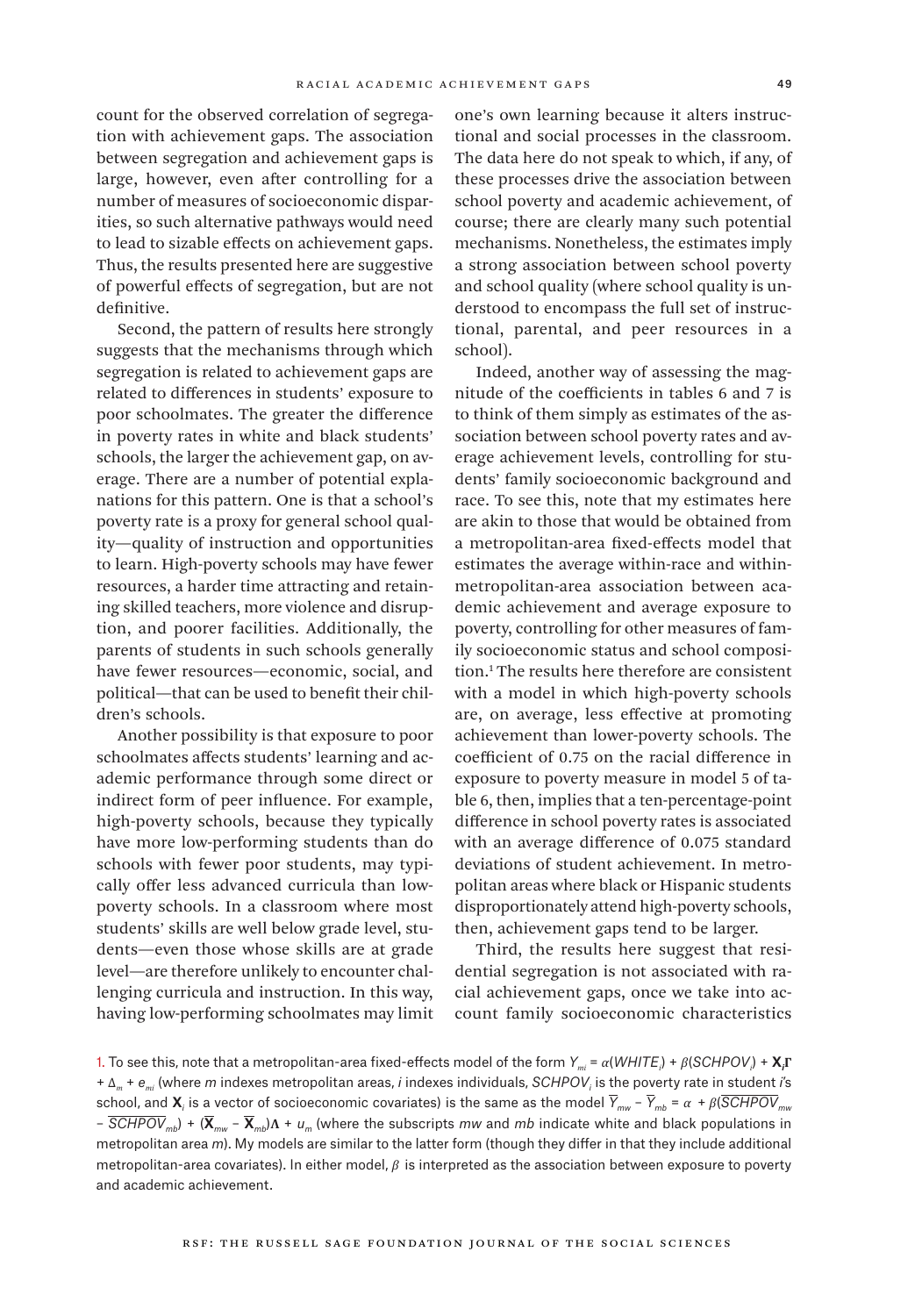and school segregation patterns. This appears somewhat at odds with Card and Rothstein's (2007) finding that black-white differences in poor neighbors were the key mechanism driving the association between segregation and racial achievement gaps. However, Card and Rothstein did not include differential exposure to both poor schoolmates and poor neighbors in their models simultaneously. When I include both in the model (see model 2 in tables 6 and 7), I find that school differences in exposure to poverty are strong predictors of achievement gaps, while residential differences in exposure to poverty are not statistically significant predictors. (In models not shown, I replicate the Card and Rothstein models; I find that neighborhood differential exposure to poverty is a strong predictor of achievement gaps if school differential exposure to poverty is not in the model, consistent with their results.) This suggests that Card and Rothstein's conclusion might have been different had they included both terms in their models. Nonetheless, both their findings and mine here suggest that racial segregation may matter most when coupled with large differences in white and minority students' exposure to poverty.

Does this mean that residential segregation is inconsequential for academic achievement? No. Residential segregation may contribute to achievement gaps primarily through its effect on school segregation patterns. As tables A1 and A2 show, racial differences in exposure to poor schoolmates are strongly correlated (0.78 and 0.72, respectively, in the black-white and Hispanic-white cases) with racial differences in poor neighbors. This is not surprising, given that most students attend schools relatively close to home; residential segregation is a key factor shaping school segregation patterns. Thus, residential segregation—particularly racial differences in exposure to neighborhood poverty—may affect achievement patterns (for evidence that neighborhood poverty affects long-term educational outcomes, see, for example, Chetty, Hendren, and Katz 2016), but it may do so primarily by leading to differences in school quality.

Finally, does the importance of racial differences in exposure to poverty imply that we should not worry about racial segregation per se? One might read tables 6 and 7 and conclude that racial differences in exposure to white and minority schoolmates and neighbors do not appear to affect achievement gaps. Does this mean that we should abandon *Brown* and efforts toward racial integration and focus instead on the socioeconomic integration of schools, as some have suggested (see Kahlenberg 2006)?

It does not. The data clearly show an association between racial school segregation and achievement gaps, net of many socioeconomic differences between white and minority families (see row 3 of tables 4 and 5). Tables 6 and 7 do not undermine this; rather, they show that the association between racial segregation and achievement gaps is driven by the strong association between racial segregation per se and racial differences in school poverty. Indeed, the correlation between racial differences in exposure to minority schoolmates and racial differences in exposure to poor schoolmates is roughly 0.80 (see appendix tables A1 and A2, row 14, column 10); in metropolitan areas where black and Hispanic students disproportionately attend schools with same-race schoolmates, they also disproportionately attend schools with poor schoolmates. This is a result of (a) the fact that poverty rates are much higher among black and Hispanic students; (b) patterns of residential segregation that concentrate black and Hispanic students in much poorer neighborhoods than even equally poor white students (Logan 2011; Pattillo 2013; Reardon, Fox, and Townsend 2015; Sharkey 2014); and (c) school assignment and school choice policies that further isolate poor and minority students (Saporito and Sohoni 2006, 2007). Given the large differences in poverty rates between white and black families and patterns of residential segregation, there is no feasible way of eliminating racial disparities in school poverty without substantially reducing racial segregation per se. Moreover, race-specific integration policies may be the most effective way of eliminating racial disparities in school poverty. Income integration policies are rare in the United States and have produced little racial integration even in the few instances where they have been implemented (Reardon, Yun, and Kurlaender 2006; Reardon and Rhodes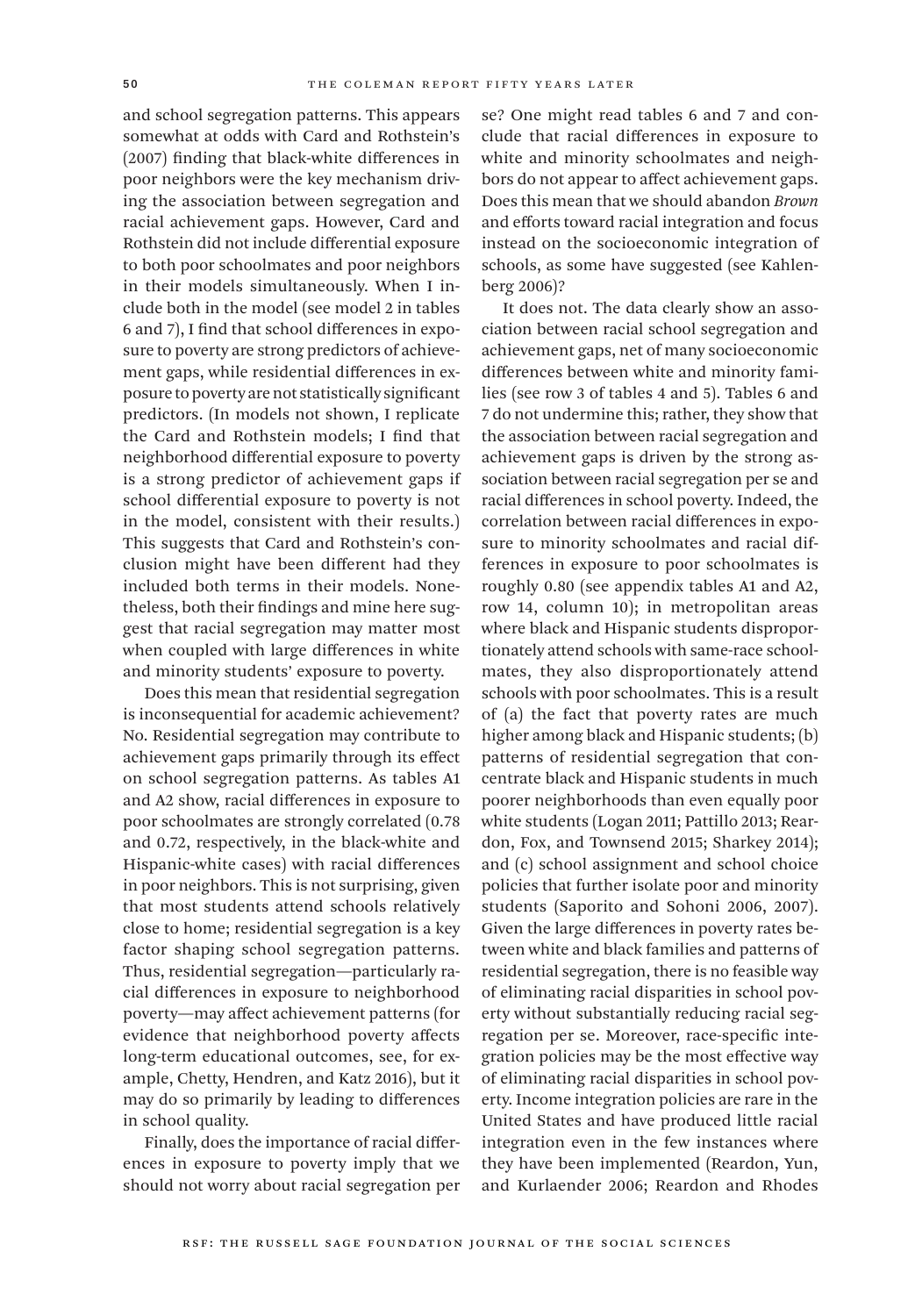2011). In sum, racial integration policies remain essential for reducing racial disparities in school poverty rates.

Moreover, racial segregation per se may affect outcomes other than academic achievement gaps. In *Brown,* the Court was concerned about the psychological harms of racial segregation, not about its effects on academic achievement. Nothing in the results presented here should be construed as demonstrating that there are no direct harms from racial isolation. It is certainly possible that de facto racial segregation, even in the absence of de jure segregation and differences in exposure to poverty, may damage minority students' selfconcept in the ways documented by Kenneth and Mamie Clark and others cited in the *Brown* decision (Clark and Clark 1939a, 1939b, 1950; Deutscher, Chein, and Sadigur 1948). It may also lead to lower between-group understanding and empathy and increased prejudice (Pettigrew and Tropp 2006). It may degrade students' ability to collaborate in diverse settings and hamper the collective functioning of a democratic society (Page 2008). It may lead to segregated social networks that persist long

beyond high school and create unequal opportunities in the labor market and unequal access to social and political capital. My finding here that racial segregation per se is not independently associated with academic achievement gaps, net of racial differences in exposure to poverty, does not rule out these many other potential consequences of racial isolation.

This study is not new in identifying a strong association between racial segregation and academic achievement gaps. It does, however, provide a much sharper description of the features of segregation patterns that are most strongly predictive of academic achievement gaps. The evidence here very clearly shows that racial differences in exposure to poor schoolmates is linked to achievement gaps. Black and Hispanic students' test scores, relative to whites', are much lower when black and Hispanic students attend schools with more poor schoolmates. Reducing school segregation—in particular, reducing racial disparities in exposure to poor schoolmates—may therefore be an effective means of improving the equality of students' access to high-quality educational opportunities.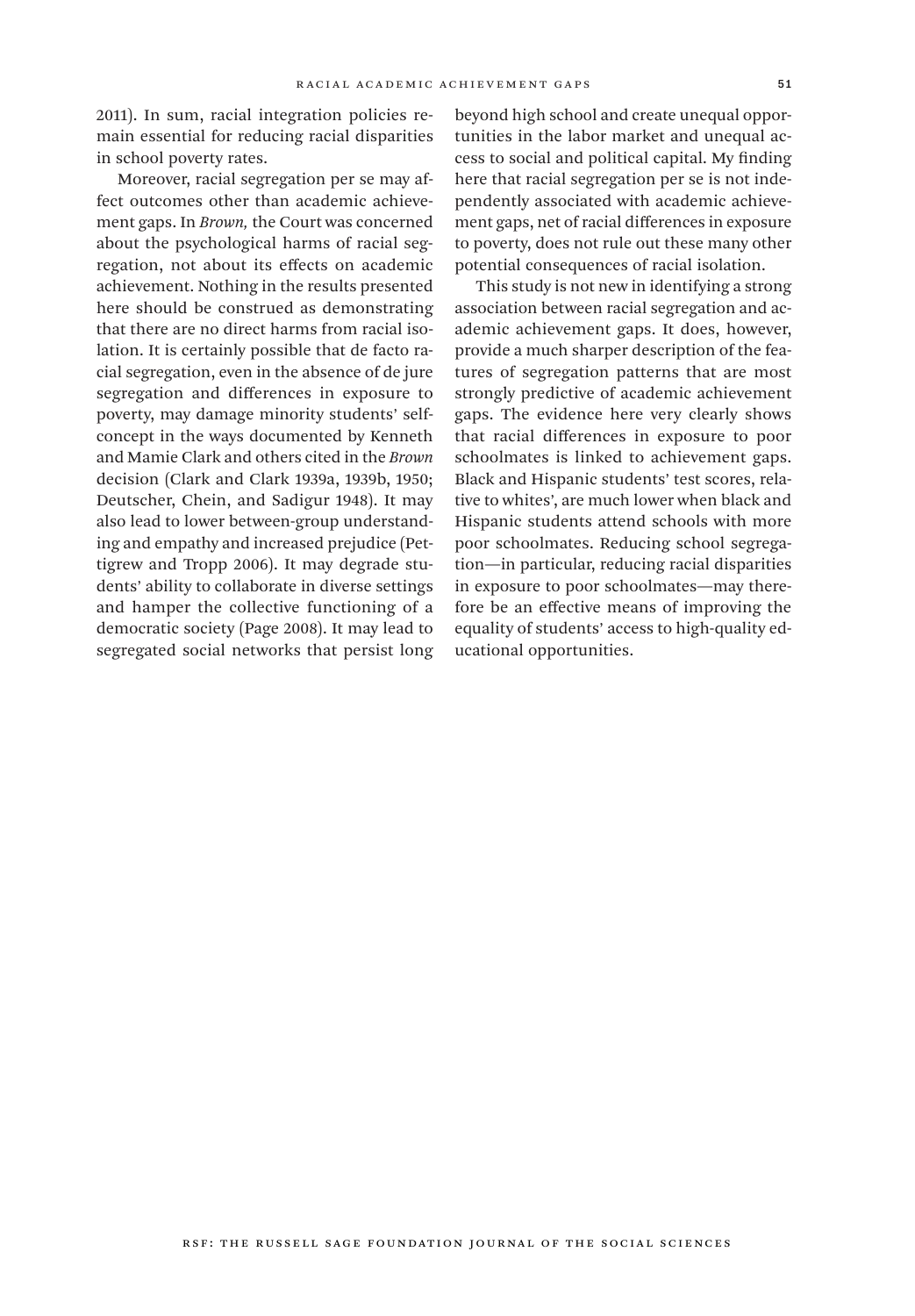### Appendix

|      | Exposure to     |        |                 |       |             |        |              |       |  |  |  |
|------|-----------------|--------|-----------------|-------|-------------|--------|--------------|-------|--|--|--|
|      |                 |        | <b>Black</b>    |       |             |        | Poor         |       |  |  |  |
|      | Students in     |        | Neighbors in    |       | Students in |        | Neighbors in |       |  |  |  |
|      | <b>District</b> | School | <b>District</b> | Tract | District    | School | District     | Tract |  |  |  |
|      | (1)             | (2)    | (3)             | (4)   | (5)         | (6)    | (7)          | (8)   |  |  |  |
| (1)  | 1.00            |        |                 |       |             |        |              |       |  |  |  |
| (2)  | 0.97            | 1.00   |                 |       |             |        |              |       |  |  |  |
| (3)  | 0.99            | 0.97   | 1.00            |       |             |        |              |       |  |  |  |
| (4)  | 0.94            | 0.97   | 0.95            | 1.00  |             |        |              |       |  |  |  |
| (5)  | 0.64            | 0.62   | 0.63            | 0.63  | 1.00        |        |              |       |  |  |  |
| (6)  | 0.61            | 0.64   | 0.61            | 0.65  | 0.93        | 1.00   |              |       |  |  |  |
| (7)  | 0.52            | 0.47   | 0.51            | 0.46  | 0.77        | 0.71   | 1.00         |       |  |  |  |
| (8)  | 0.55            | 0.55   | 0.53            | 0.53  | 0.70        | 0.71   | 0.75         | 1.00  |  |  |  |
| (9)  | 0.81            | 0.74   | 0.78            | 0.70  | 0.61        | 0.52   | 0.57         | 0.53  |  |  |  |
| (10) | 0.89            | 0.92   | 0.88            | 0.89  | 0.64        | 0.63   | 0.52         | 0.58  |  |  |  |
| (11) | 0.79            | 0.73   | 0.79            | 0.71  | 0.59        | 0.50   | 0.57         | 0.51  |  |  |  |
| (12) | 0.85            | 0.90   | 0.86            | 0.94  | 0.64        | 0.64   | 0.48         | 0.56  |  |  |  |
| (13) | 0.53            | 0.47   | 0.50            | 0.45  | 0.59        | 0.48   | 0.54         | 0.41  |  |  |  |
| (14) | 0.60            | 0.62   | 0.58            | 0.60  | 0.60        | 0.62   | 0.47         | 0.48  |  |  |  |
| (15) | 0.54            | 0.47   | 0.52            | 0.44  | 0.55        | 0.44   | 0.66         | 0.52  |  |  |  |
| (16) | 0.61            | 0.63   | 0.59            | 0.62  | 0.64        | 0.65   | 0.56         | 0.80  |  |  |  |

**Table A1.** Correlation Matrix of Metropolitan-Area Black-White Segregation Measures, 311 Metropolitan Areas, 2009–2012

*Source:* Author's calculations.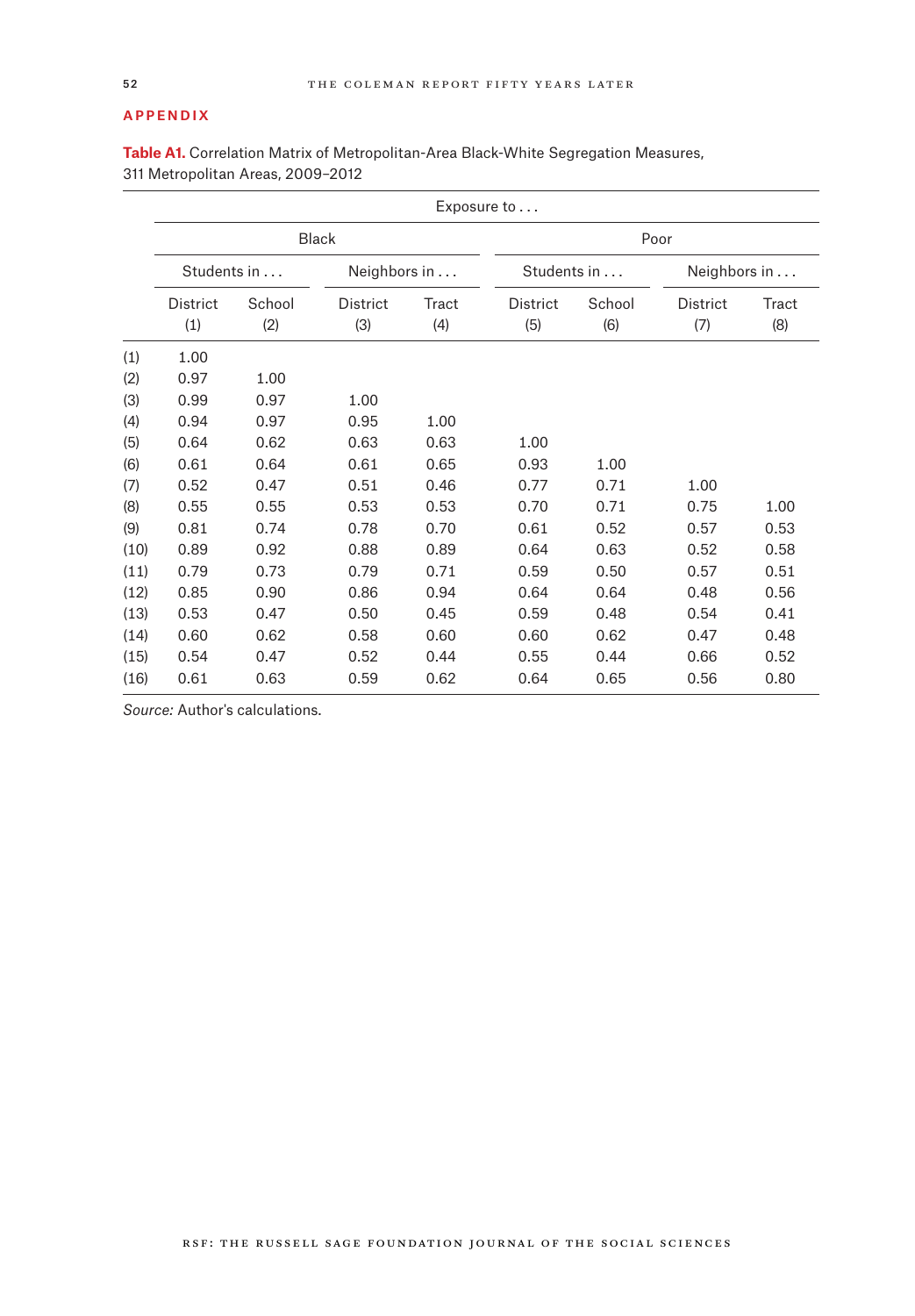|          | Black-White Difference in Exposure to |          |              |             |        |          |              |  |
|----------|---------------------------------------|----------|--------------|-------------|--------|----------|--------------|--|
|          | Black<br>Poor                         |          |              |             |        |          |              |  |
|          | Students in                           |          | Neighbors in | Students in |        |          | Neighbors in |  |
| District | School                                | District | Tract        |             | School | District | Tract        |  |
| (9)      | (10)                                  | (11)     | (12)         | (13)        | (14)   | (15)     | (16)         |  |
|          |                                       |          |              |             |        |          |              |  |
|          |                                       |          |              |             |        |          |              |  |
|          |                                       |          |              |             |        |          |              |  |
|          |                                       |          |              |             |        |          |              |  |
|          |                                       |          |              |             |        |          |              |  |
|          |                                       |          |              |             |        |          |              |  |
|          |                                       |          |              |             |        |          |              |  |
|          |                                       |          |              |             |        |          |              |  |
| 1.00     |                                       |          |              |             |        |          |              |  |
| 0.88     | 1.00                                  |          |              |             |        |          |              |  |
| 0.98     | 0.87                                  | 1.00     |              |             |        |          |              |  |
| 0.79     | 0.94                                  | 0.79     | 1.00         |             |        |          |              |  |
| 0.82     | 0.66                                  | 0.79     | 0.58         | 1.00        |        |          |              |  |
| 0.74     | 0.78                                  | 0.72     | 0.72         | 0.87        | 1.00   |          |              |  |
| 0.81     | 0.66                                  | 0.81     | 0.57         | 0.89        | 0.76   | 1.00     |              |  |

(16) 0.61 0.63 0.59 0.62 0.64 0.65 0.56 0.80 0.69 0.74 0.68 0.71 0.67 0.78 0.72 1.00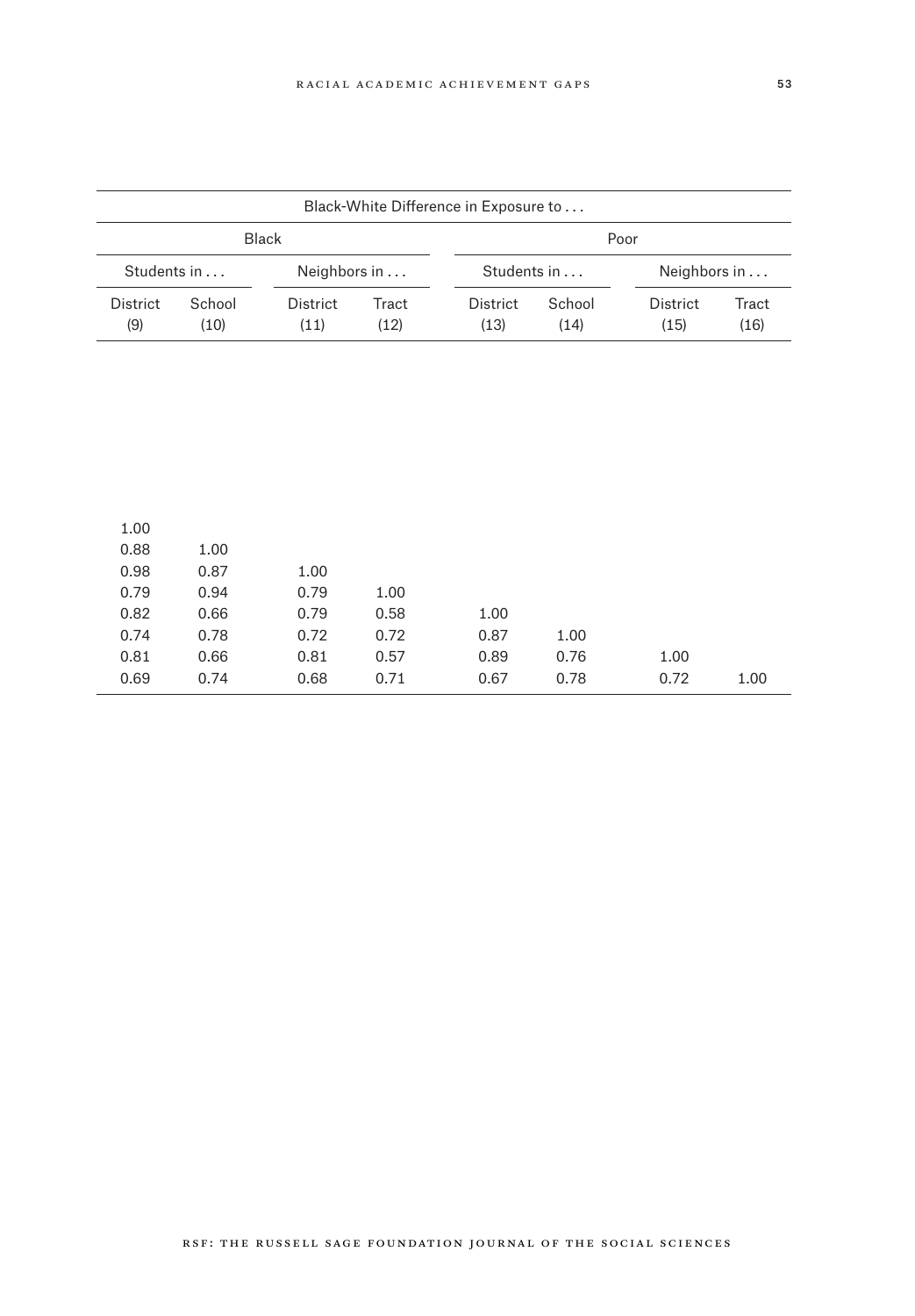|      |             |        |              |       | Exposure to |        |              |       |
|------|-------------|--------|--------------|-------|-------------|--------|--------------|-------|
|      |             |        | Hispanic     |       |             |        | Poor         |       |
|      | Students in |        | Neighbors in |       | Students in |        | Neighbors in |       |
|      | District    | School | District     | Tract | District    | School | District     | Tract |
|      | (1)         | (2)    | (3)          | (4)   | (5)         | (6)    | (7)          | (8)   |
| (1)  | 1.00        |        |              |       |             |        |              |       |
| (2)  | 0.99        | 1.00   |              |       |             |        |              |       |
| (3)  | 1.00        | 0.98   | 1.00         |       |             |        |              |       |
| (4)  | 0.98        | 0.98   | 0.98         | 1.00  |             |        |              |       |
| (5)  | 0.19        | 0.22   | 0.18         | 0.21  | 1.00        |        |              |       |
| (6)  | 0.37        | 0.42   | 0.36         | 0.38  | 0.89        | 1.00   |              |       |
| (7)  | 0.31        | 0.29   | 0.31         | 0.33  | 0.66        | 0.57   | 1.00         |       |
| (8)  | 0.35        | 0.35   | 0.35         | 0.38  | 0.50        | 0.48   | 0.77         | 1.00  |
| (9)  | 0.63        | 0.63   | 0.60         | 0.57  | 0.30        | 0.41   | 0.26         | 0.26  |
| (10) | 0.70        | 0.76   | 0.66         | 0.68  | 0.32        | 0.51   | 0.20         | 0.26  |
| (11) | 0.37        | 0.38   | 0.35         | 0.30  | 0.27        | 0.29   | 0.21         | 0.22  |
| (12) | 0.79        | 0.83   | 0.76         | 0.80  | 0.33        | 0.51   | 0.27         | 0.31  |
| (13) | 0.19        | 0.22   | 0.15         | 0.15  | 0.44        | 0.41   | 0.27         | 0.24  |
| (14) | 0.35        | 0.42   | 0.31         | 0.34  | 0.43        | 0.56   | 0.19         | 0.23  |
| (15) | 0.04        | 0.06   | 0.01         | 0.02  | 0.38        | 0.28   | 0.44         | 0.36  |
| (16) | 0.39        | 0.43   | 0.37         | 0.41  | 0.45        | 0.48   | 0.50         | 0.68  |

| Table A2. Correlation Matrix of Metropolitan-Area Hispanic-White Segregation Measures, |
|----------------------------------------------------------------------------------------|
| 318 Metropolitan Areas, 2009–2012                                                      |

*Source:* Author's calculations.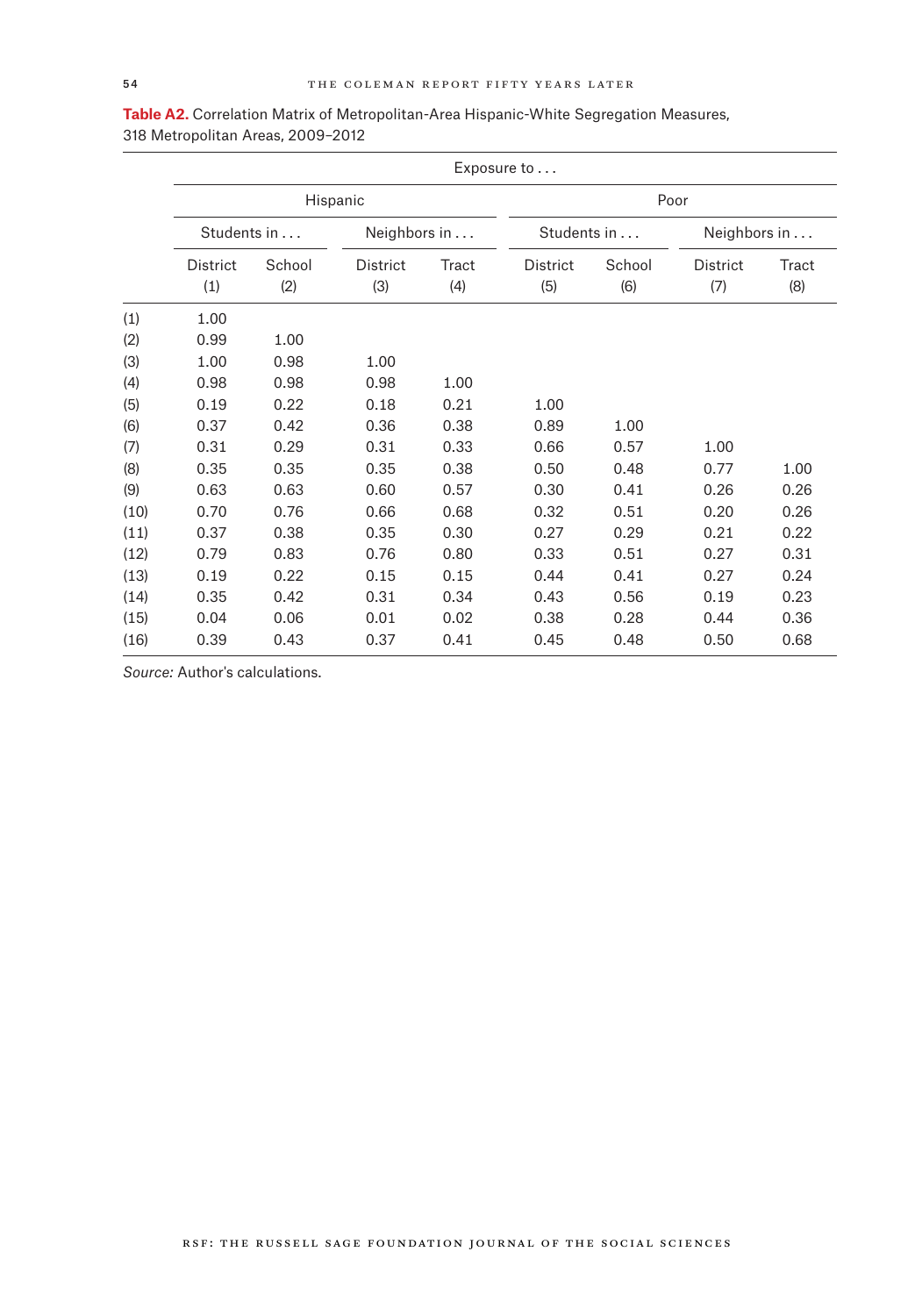|                 |             |                 |              | Hispanic-White Difference in Exposure to |        |                 |       |              |  |
|-----------------|-------------|-----------------|--------------|------------------------------------------|--------|-----------------|-------|--------------|--|
|                 | Hispanic    |                 |              |                                          |        | Poor            |       |              |  |
|                 | Students in |                 | Neighbors in |                                          |        | Students in     |       | Neighbors in |  |
| <b>District</b> | School      | <b>District</b> | Tract        | District                                 | School | <b>District</b> | Tract |              |  |
| (9)             | (10)        | (11)            | (12)         | (13)                                     | (14)   | (15)            | (16)  |              |  |

| 1.00<br>0.87<br>1.00<br>0.86<br>0.68<br>1.00<br>0.72<br>1.00 |              |      |      |      | 1.00 |
|--------------------------------------------------------------|--------------|------|------|------|------|
|                                                              |              |      |      | 1.00 | 0.89 |
|                                                              |              |      | 1.00 | 0.74 | 0.88 |
|                                                              |              | 1.00 | 0.63 | 0.94 | 0.82 |
|                                                              |              | 0.51 | 0.78 | 0.64 | 0.74 |
|                                                              |              | 0.69 | 0.69 | 0.80 | 0.71 |
|                                                              |              | 0.32 | 0.70 | 0.43 | 0.54 |
|                                                              | 0.69<br>0.72 | 0.62 | 0.61 | 0.62 | 0.60 |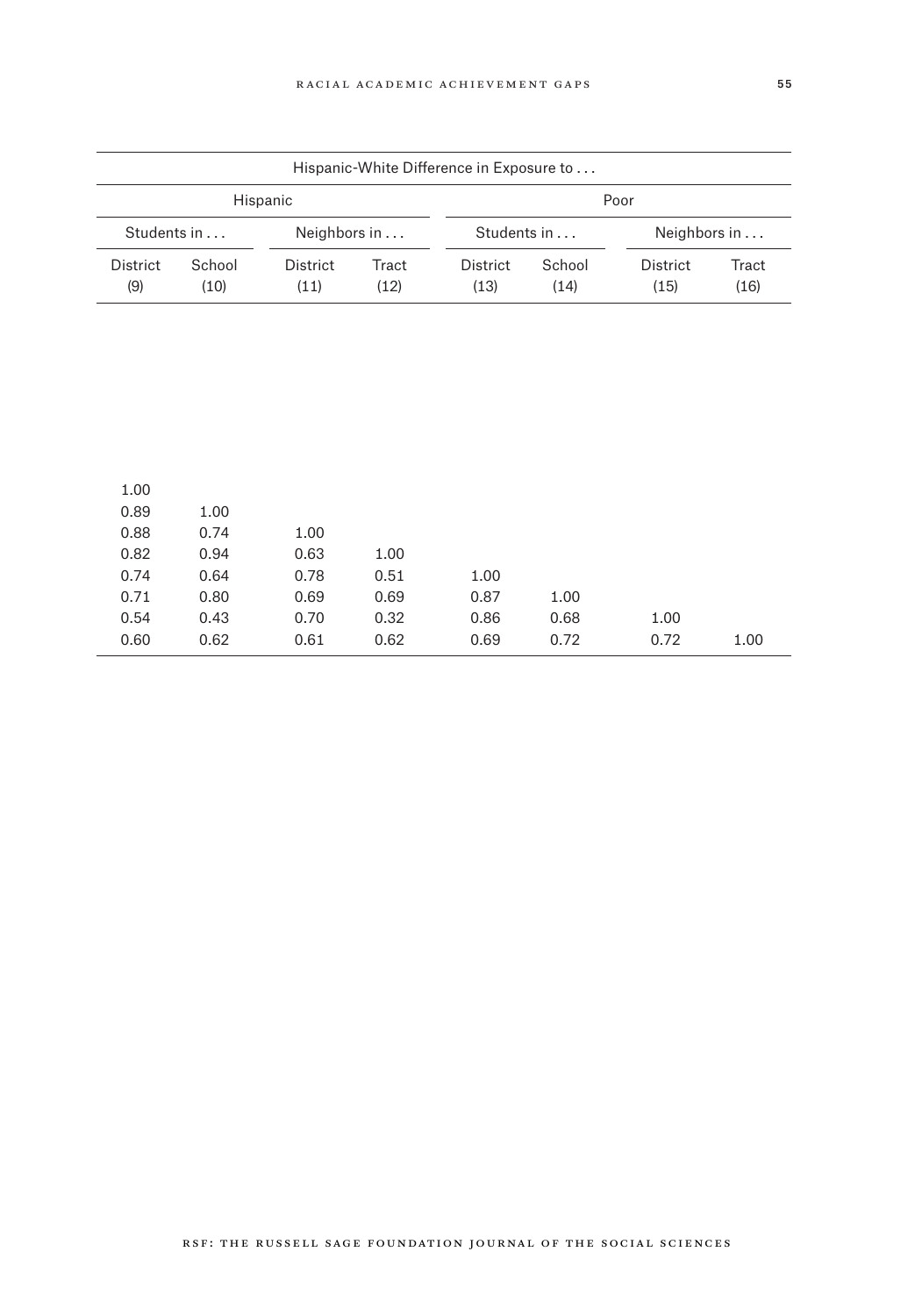#### **REFERENCES**

- Bischoff, Kendra. 2008. "School District Fragmentation and Racial Residential Segregation: How Do Boundaries Matter?" *Urban Affairs Review* 44(2): 182–217.
- Borman, Geoffrey D., and Maritza Dowling. 2010. "Schools and Inequality: A Multilevel Analysis of Coleman's Equality of Educational Opportunity Data." *Teachers College Record* 112(5): 1201–46.
- Burdick-Will, Julia, Jens Ludwig, Stephen W. Raudenbush, Robert J. Sampson, Lisa Sanbonmatsu, and Patrick Sharkey. 2011. "Converging Evidence for Neighborhood Effects on Children's Test Scores: An Experimental, Quasi-Experimental, and Observational Comparison." In *Whither Opportunity? Rising Inequality and the Uncertain Life Chances of Low-Income Children,* edited by Greg J. Duncan and Richard J. Murnane. New York: Russell Sage Foundation.
- Card, David, and Jesse Rothstein. 2007. "Racial Segregation and the Black-White Test Score Gap." *Journal of Public Economics* 91(11): 2158–84.
- Chetty, Raj, Nathaniel Hendren, and Lawrence F. Katz. 2016. "The Effects of Exposure to Better Neighborhoods on Children: New Evidence from the Moving to Opportunity Experiment." *American Economic Review* 106(4): 855–902.
- Clark, Kenneth B., and Mamie K. Clark. 1939a. "Segregation as a Factor in the Racial Identification of Negro Preschool Children: A Preliminary Report." *Journal of Experimental Education* 8(2): 161–63.
- $-$ . 1939b. "The Development of Consciousness of Self and the Emergence of Racial Identification in Negro Preschool Children." *Journal of Social Psychology* 10(4): 591–99.
- -. 1950. "Emotional Factors in Racial Identification and Preference in Negro Children." *Journal of Negro Education* 19(3): 341–50.
- Coleman, James S., Ernest Q. Campbell, Carol J. Hobson, James McPartland, Alexander M. Mood, Frederick D. Weinfeld, and Robert L. York. 1966. *Equality of Educational Opportunity.* Washington: U.S. Department of Health, Education, and Welfare, Office of Education.
- Deutscher, Max, Isidor Chein, and Natalie Sadigur. 1948. "The Psychological Effects of Enforced Segregation: A Survey of Social Science Opinion." *Journal of Psychology* 26(2): 259–87.
- Hanushek, Eric A., and Steven G. Rivkin. 2007. "School Quality and the Black-White Achieve-

ment Gap." Working Paper 12651. Cambridge, Mass.: National Bureau of Economic Research.

- Ho, Andrew D., and Sean F. Reardon. 2012. "Estimating Achievement Gaps from Test Scores Reported in Ordinal 'Proficiency' Categories." *Journal of Educational and Behavioral Statistics* 37(4): 489–517.
- Johnson, Rucker C. 2011. "Long-Run Impacts of School Desegregation and School Quality on Adult Attainments." Working Paper 16664. Cambridge, Mass.: National Bureau of Economic Research.
- Kahlenberg, Richard D. 2006. "A New Way on School Integration." New York: The Century Foundation.
- Kozol, Jonathan. 1991. *Savage Inequalities: Children in America's Schools.* New York: Crown.
- Lankford, Hamilton, Susanna Loeb, and James Wycoff. 2002. "Teacher Sorting and the Plight of Urban Schools: A Descriptive Analysis." *Educational Evaluation and Policy Analysis* 24(1): 37–62.
- Logan, John R. 2011. "Separate and Unequal: The Neighborhood Gap for Blacks, Hispanics, and Asians in Metropolitan America." US2010 Project: Brown University and Russell Sage Foundation. Providence, R.I.: Brown University.
- Page, Scott E. 2008. *The Difference: How the Power of Diversity Creates Better Groups, Firms, Schools, and Societies.* Princeton, N.J.: Princeton University Press.
- Pattillo, Mary. 2013. *Black Picket Fences: Privilege and Peril Among the Black Middle Class.* Chicago: University of Chicago Press.
- Pettigrew, Thomas F., and Linda R. Tropp. 2006. "A Meta-analytic Test of Intergroup Contact Theory." *Journal of Personality and Social Psychology* 90(5): 751.
- Reardon, Sean F., Lindsay Fox, and Joseph Townsend. 2015. "Neighborhood Income Composition by Race and Income, 1990–2009." *Annals of the American Academy of Political and Social Science* 660(1): 78–97.
- Reardon, Sean F., and Andrew D. Ho. 2015. "Practical Issues in Estimating Achievement Gaps from Coarsened Data." *Journal of Educational and Behavioral Statistics* 40(2): 158–89.
- Reardon, Sean F., and Lori Rhodes. 2011. "The Effects of Socioeconomic School Integration Policies on Racial School Segregation." in *Integrating Schools in a Changing Society,* edited by Erica